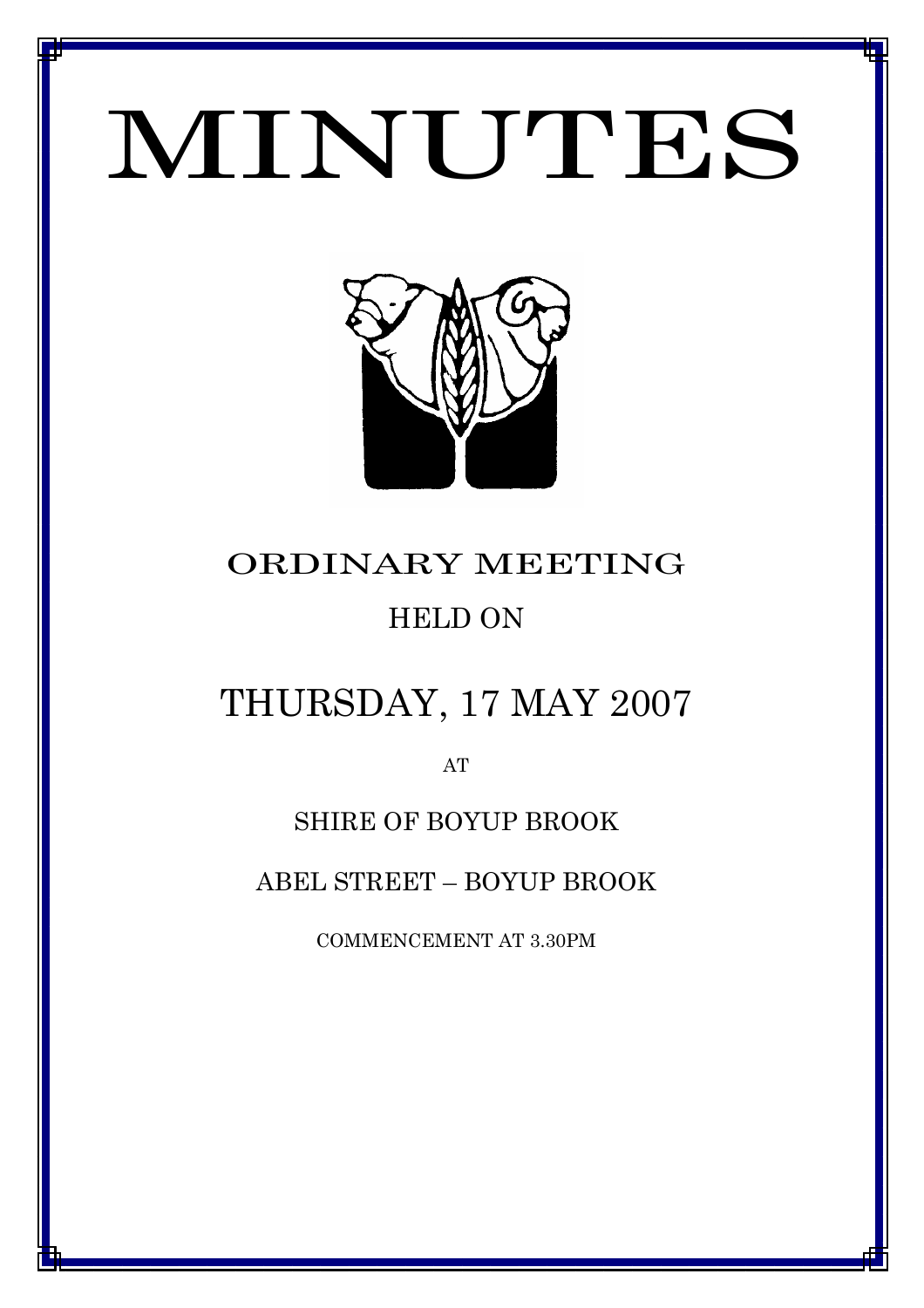# TABLE OF CONTENTS

| 1              | RECORD OF ATTENDANCE/APOLOGIES/LEAVE OF ABSENCE PREVIOUSLY APPROVED3                                                                                                                                                                |  |
|----------------|-------------------------------------------------------------------------------------------------------------------------------------------------------------------------------------------------------------------------------------|--|
| $\mathbf{2}$   |                                                                                                                                                                                                                                     |  |
| $\overline{2}$ |                                                                                                                                                                                                                                     |  |
| 3              |                                                                                                                                                                                                                                     |  |
| 4              |                                                                                                                                                                                                                                     |  |
| 5              |                                                                                                                                                                                                                                     |  |
| 6              |                                                                                                                                                                                                                                     |  |
| 7              |                                                                                                                                                                                                                                     |  |
| 7.1            |                                                                                                                                                                                                                                     |  |
|                | 7.1.1                                                                                                                                                                                                                               |  |
| 7.2            |                                                                                                                                                                                                                                     |  |
|                | 7.2.1<br>7.2.2<br>SUBDIVISION APPLICATION - (WAPC REF 134345) LOTS 2898 AND 1535 ASPLIN SIDING ROAD, BOYUP BROOK 11<br>7.2.3<br>SUBDIVISION APPLICATION - (WAPC REF 134379) LOTS 3525, 2838 AND 2840 AREA ROAD, KULIKUP 14<br>7.2.4 |  |
|                |                                                                                                                                                                                                                                     |  |
|                | 7.3.1<br>7.3.2<br>7.3.3<br>RECREATION & LEISURE ADVISORY COMMITTEE - ITEMS FOR BUDGETARY CONSIDERATION<br>7.3.4<br>7.3.5                                                                                                            |  |
| 8.             |                                                                                                                                                                                                                                     |  |
| 9.             |                                                                                                                                                                                                                                     |  |
|                | 10. URGENT BUSINESS - BY APPROVAL OF THE PRESIDENT OR A MAJORITY OF COUNCILLORS PRESENT25                                                                                                                                           |  |
| 11.            |                                                                                                                                                                                                                                     |  |
|                |                                                                                                                                                                                                                                     |  |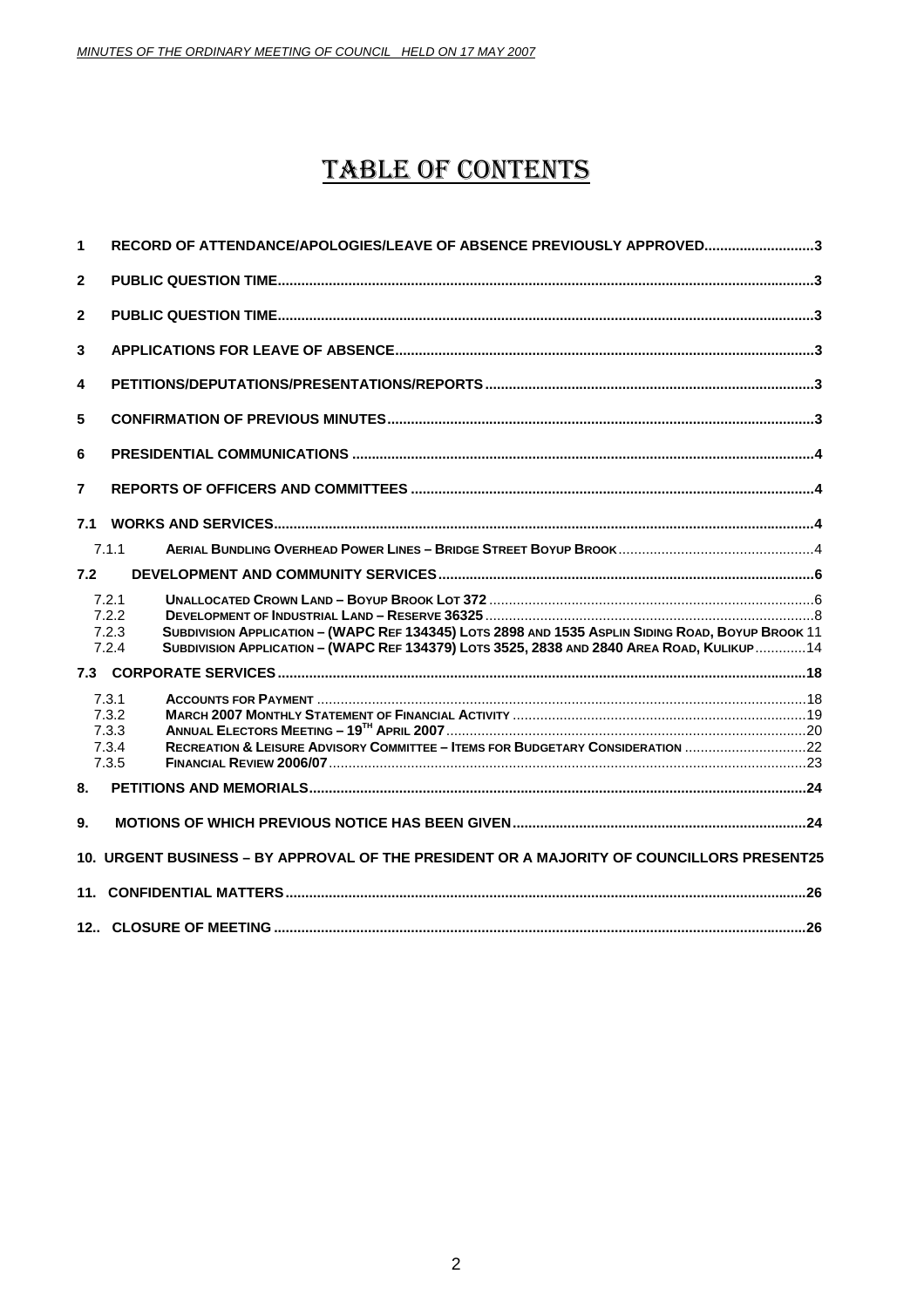# <span id="page-2-0"></span>**1 RECORD OF ATTENDANCE/APOLOGIES/LEAVE OF ABSENCE PREVIOUSLY APPROVED**

# 1.1 Attendance

Cr T Ginnane – Shire President Cr S Broadhurst Cr R Downing Cr J Florey Cr P Marshall Cr K Moir Cr A Piper

Mr T Doust – Chief Executive Officer Mr J Eddy – Manager of Works and Services

# 1.2 Apologies

Cr T Oversby

# **2 PUBLIC QUESTION TIME**

- 2.1 Response to Previous Public Questions Taken on Notice
- 2.2 Public Question Time

# **3 APPLICATIONS FOR LEAVE OF ABSENCE**

# **4 PETITIONS/DEPUTATIONS/PRESENTATIONS/REPORTS**

# **5 CONFIRMATION OF PREVIOUS MINUTES**

5.1 Minutes of the Ordinary Meeting of the Council held on 19 April 2007.

**MOVED: Cr Downing The SECONDED: Cr Broadhurst** 

**That the minutes of the previous Ordinary Meeting of the Council held on Thursday 19 April 2007, be confirmed as an accurate record.** 

**CARRIED 7/0**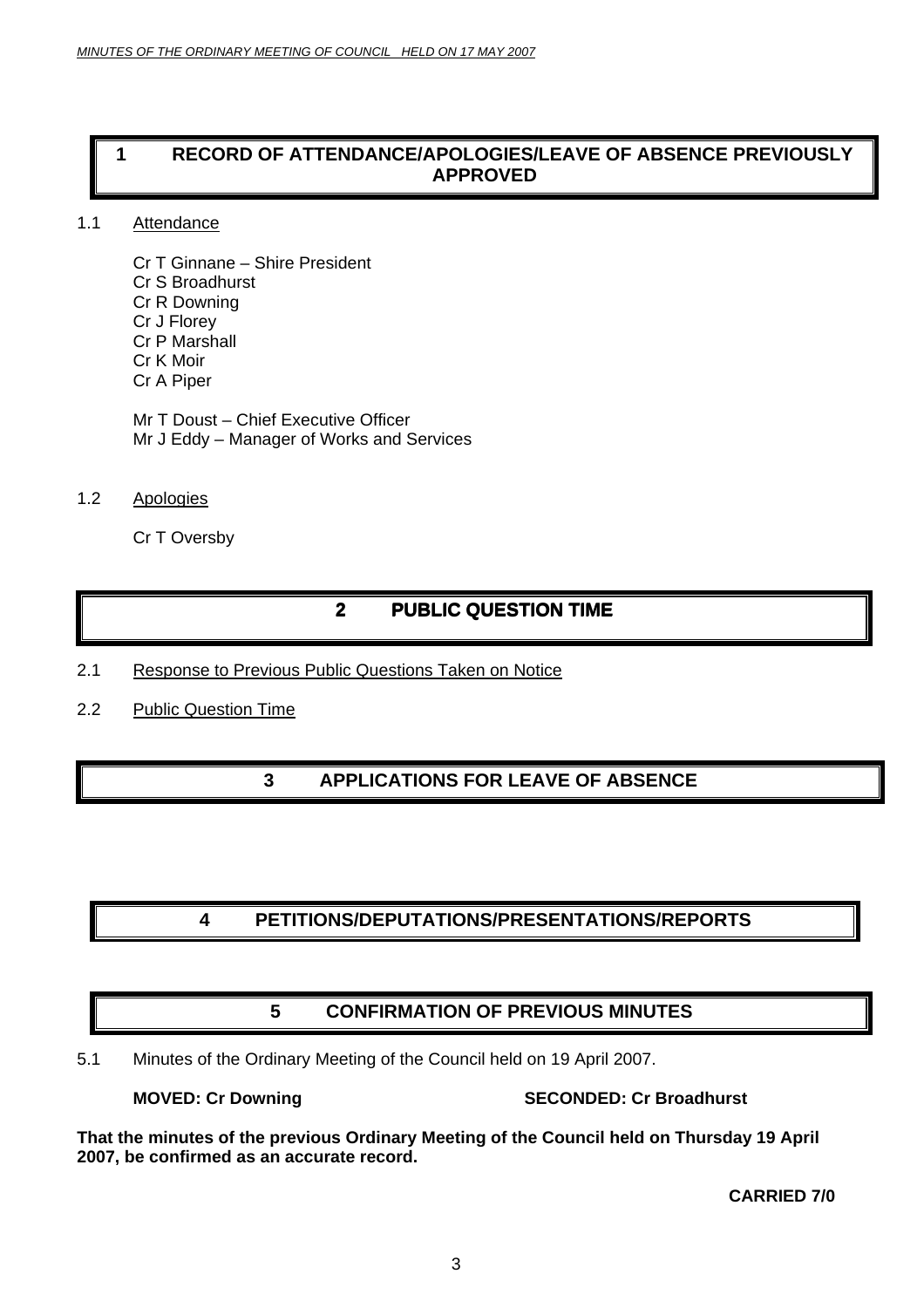# **6 PRESIDENTIAL COMMUNICATIONS**

<span id="page-3-0"></span>The President acknowledged the recent funerals of David Miller past president (3) years, Councillor (15 years), Doug Cross past employee (28) years and Carmel Harris daughter of residents within the Shire.

# **7 REPORTS OF OFFICERS AND COMMITTEES**

# **7.1 WORKS AND SERVICES**

Crs Ginnane and Florey declared a proximity interest in Item 7.1.1 as they both own/occupy premises adjoining the section of Bridge Street where the aerial bundling of overhead line was being considered. Both withdrew from the meeting at 3.40pm.

Cr Roger Downing in the chair.

# 7.1.1 **Aerial Bundling Overhead Power Lines – Bridge Street Boyup Brook**

*Location: Bridge Street (Abel Street to Barron Street) Applicant: Shire of Boyup Brook File: FM/25/033 Disclosure of Interest: Nil Date: 8th May 2007 Author: Tony Doust – Chief Executive Officer* 

# **SUMMARY**

To consider the cost of undertaking the proposal to aerial bundle the existing power lines in the section of Bridge Street from Abel Street to Barron Street and determine whether to proceed with the project.

# **BACKGROUND**

In September 2005 an application was made to the South West Development Commission (SWDC) to assist with the cost of providing overhead aerial bundling cable for the section of Bridge Street, from Abel to Barron Streets. The work was part of the total project for the redevelopment of this area. The application was not successful.

The application was resubmitted to the SWDC in September 2006. The 2006 application was based on a quotation provided by Western Power on the  $22<sup>nd</sup>$  August 2005. The quote clearly shows that it was valid for (90) days from 22/9/2005. It would appear that no attempt was made in September 2006 to either verify the price quoted or obtain a new quotation.

The Minister for the South West approved the grant applied for in 2006 i.e \$39500 on the 12<sup>th</sup> December 2006. The South West Development Commission has confirmed the grant payable and an agreement has been completed.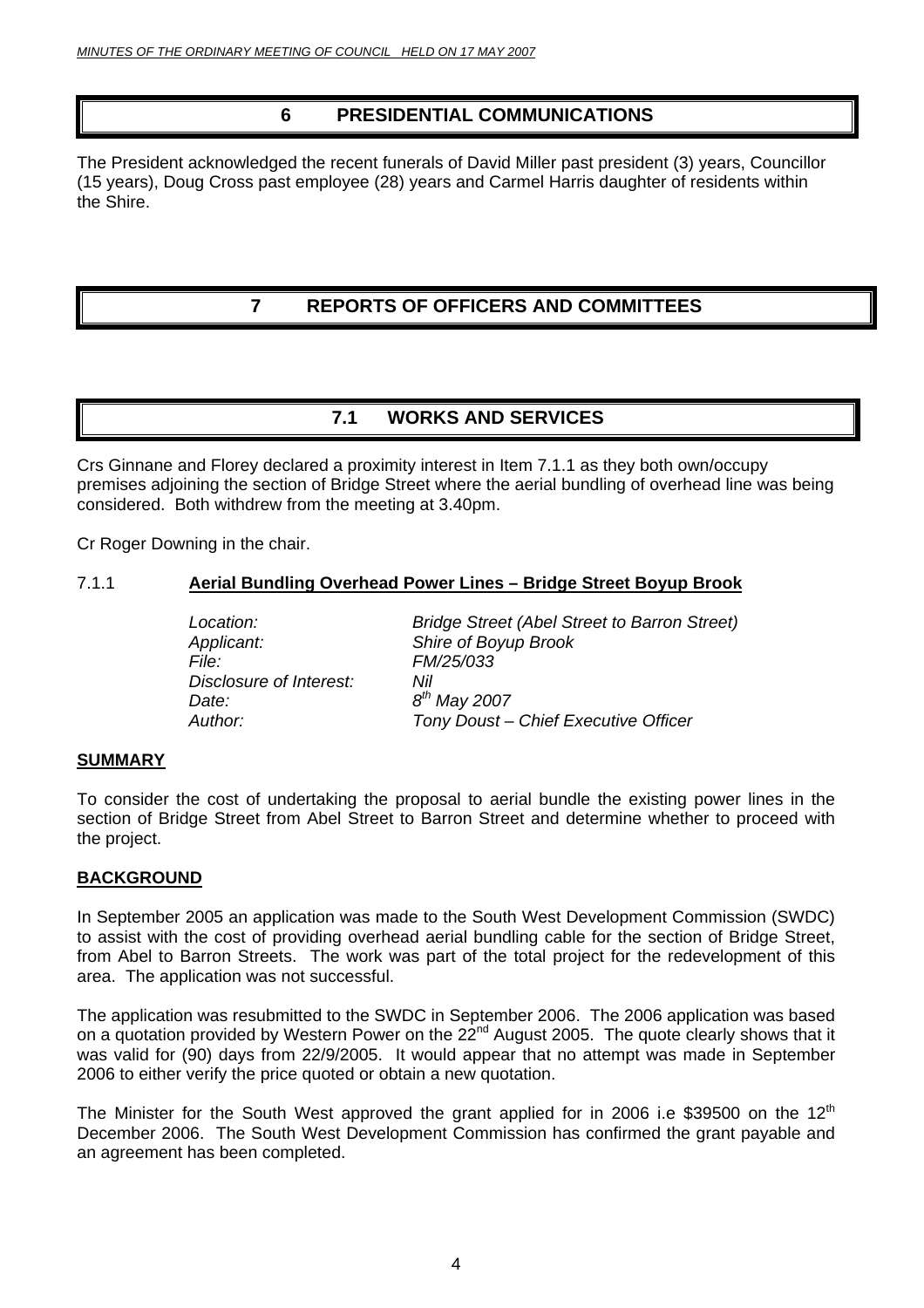# **COMMENT**

This grant process was being progressed by the Shire's Economic and Community Development Officer, Mr Mike Tomlinson up until his resignation in March 2007. Given the position the CEO contacted Western Power about the quotation provided in August 2005 of \$38029 and a revised quotation has now been received advising that the cost will be \$52869. The quotation is dated  $23<sup>rd</sup>$ April 2007 and is valid for (60) days. On receipt of the revised quotation the CEO contacted Western Power Regional Representative who investigated the matter and informed the CEO that the costing is based on the current parameters used by Western Power and he was not in a position to make any adjustments. The CEO also contacted Terry Waldron MLA, Member for Wagin about the significant increase in costs. Mr Waldron has agreed to follow the matter up with Western Power.

Given the position Council will need to determine if they wish to proceed with the project and fund the shortfall (\$13,369) between the grant and revised estimated cost.

# **CONSULTATION**

Western Power, Terry Waldron MLA

# **STATUTORY ENVIRONMENT**

Unbudgeted expenditure – Local Government Act 1995 Section 6.8. Council will need to resolve for an absolute majority to approve the additional expenditure required to complete the project. **POLICY IMPLICATIONS**

No specific policy

# **FINANCIAL IMPLICATIONS**

Unbudgeted expenditure for the additional cost of Western Power completing the project. \$13,369 will need to be approved by Council.

# **STRATEGIC IMPLICATIONS**

The provision of the overhead bundled power lines in lieu of the existing overhead wires will meet the objectives within the Shire's Plan for the Future:

"Planning and Infrastructure

To effectively manage, maintain and enhance the Shire's infrastructure assets.

- 1. Develop and implement a road preservation and replacement program
- 2. Develop and implement a footpath program
- 3. Develop and implement a bridge replacement program
- 4. Continue to implement and fund the plant replacement program
- 5. Upgrade depot new shed, bituminize grounds
- 6. Townscape Aerial bound cabling in Bridge Street
- 7. Prepare a Local Planning Strategy."

# **VOTING REQUIREMENTS**

Absolute Majority

**MOVED: Cr Downing Case 2008 Contract Account SECONDED: Cr Piper and SECONDED: Cr Piper** 

**That Council move into Committee of the whole under Clause 15.6, Shire of Boyup Brook Standing Orders, Local Law 1.** 

**CARRIED 5/0**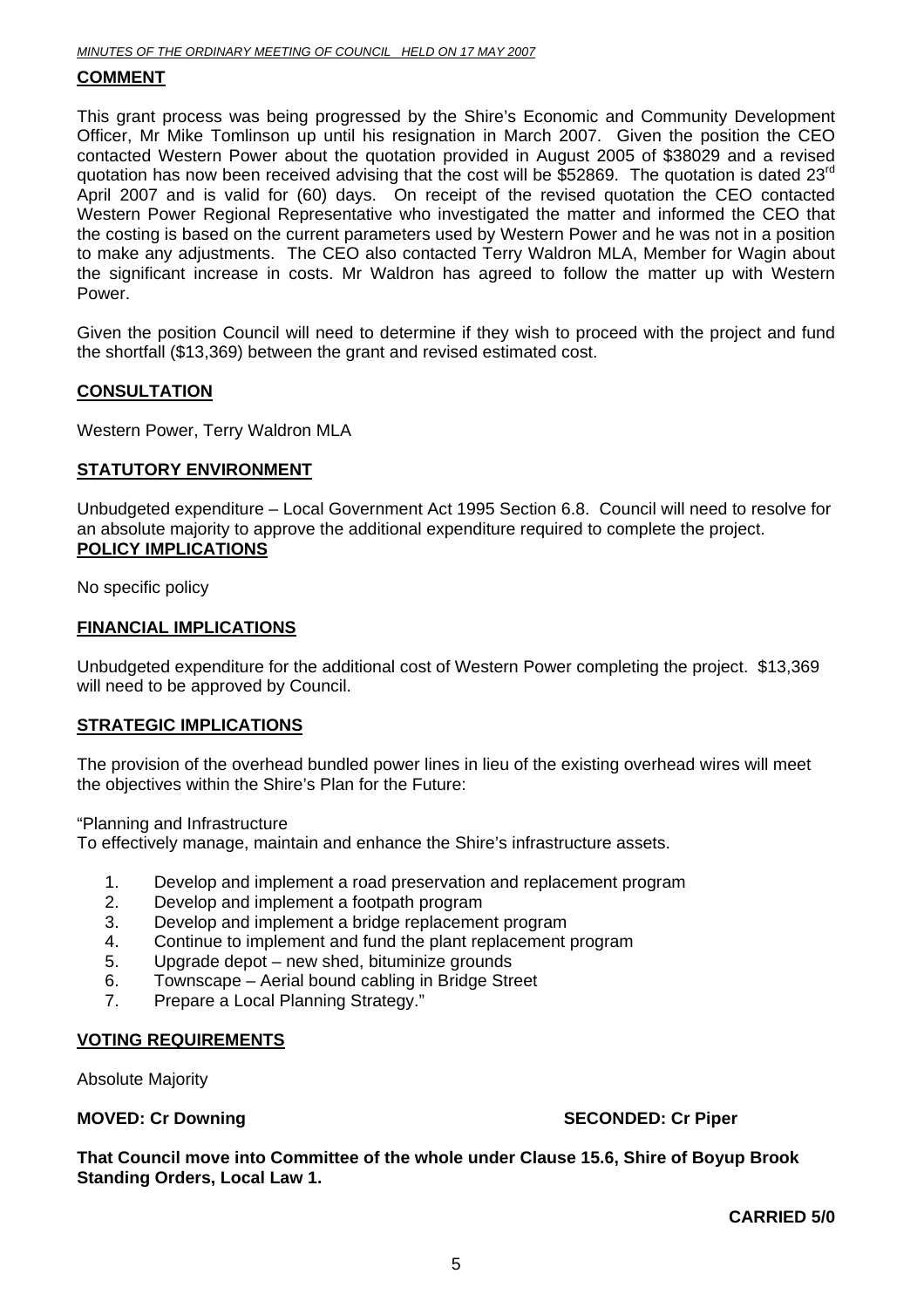# <span id="page-5-0"></span>**MOVED: Cr Marshall SECONDED: Cr Piper**

**That Council move out of Committee of the whole under Clause 15.6, Shire of Boyup Brook Standing Orders, Local Law 1.** 

**CARRIED 5/0** 

# **COUNCIL DECISION AND OFFICER RECOMMENDATION**

# **MOVED: Cr Marshall SECONDED: Cr Downing COVED: Cr Downing ATT ATT SECONDED: Cr Downing 2016**

**The Council approves the additional expenditure of \$13,369 to complete the Aerial Bundling of overhead power lines in the section of Bridge Street from Abel Street to Barron Street.** 

**LOST 2/3** 

Crs Ginnane and Florey re-entered the meeting the time being 3.50pm

# **7.2 DEVELOPMENT AND COMMUNITY SERVICES**

# 7.2.1 **Unallocated Crown Land – Boyup Brook Lot 372**

| Boyup Brook Lot 372 Boyup Brook Donnybrook Road |
|-------------------------------------------------|
| Department for Planning & Infrastructure        |
| Ass 15103                                       |
| Nil                                             |
| $7th$ May 2007                                  |
| Tony Doust, Chief Executive Officer             |
| 1.1 Plan Lot 372 Boyup Brook                    |
|                                                 |

# **SUMMARY**

To obtain Council's position on an application by Coote Industrial to the Department of Planning & Infrastructure to lease or purchase Boyup Brook Lot 372 (vacant crown land north of Powertrak)

# **BACKGROUND**

During the past years Council has considered the future use of the vacant crown land north of Powertrak, between the Boyup Brook Donnybrook Road and the Railway Reserve. In 2003/04 Council allocated \$10,000 towards an industrial land study to develop (10) industrial lots on the vacant crown land Lot 372. Thompson McRobert Edgeloe (TME) were appointed by Council to undertake this study. Council considered a report from TME at its meeting on  $17<sup>th</sup>$  February 2005. TME advised that (10) lots could be created and that the development costs of the land would be a minimum of \$530,000, which included a 20% contingency. The lot sizes averaged 2000m2(approx) with one lot being 5082m2 however this lot was an irregular shape.

Council resolved accordingly on the  $17<sup>th</sup>$  February 2005:

*"That Council requests the South West Zone of WALGA to rigorously pursue with WALGA and South West Development Commission the unacceptably high infrastructure costs associated with industrial land developments in rural communities rendering such proposals financially unviable."*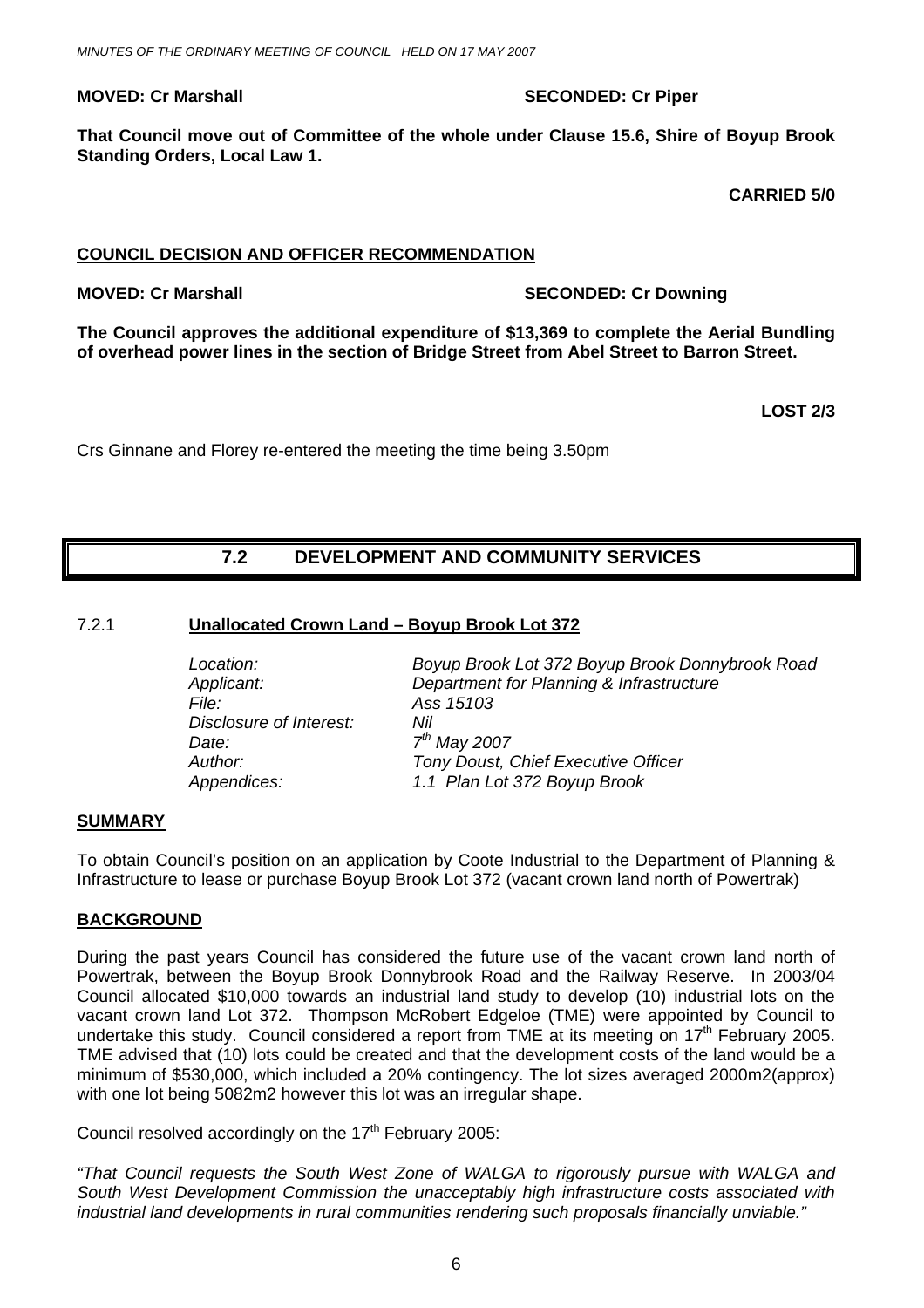Whilst this matter was referred to the SW Zone of WALGA and the South West Development Commission, other than the establishment of a working group by the zone, which has met on several occasions the position has not changed, other than grant funding being made available by the Government to assist with infrastructure costs.

# **COMMENT**

As the subdivision of Lot 372 as presented by TME in 2005 has not proceeded in view of the costs involved, alternative uses for this land are now been raised.

The Department for Planning and Infrastructure is currently considering a request from Coote Industrial Limited to lease or purchase Boyup Brook Lot 372. To enable further investigation of this matter the Manager of State Lands South West would appreciate Council's comments on the proposed use of the land by Coote Industrial for the purposes of a Biodiesel Production facility.

As the land is zoned Rural under the Shire of Boyup Brook Town Planning Scheme No 2, the proposed use would fall within the rural industry "Use Class" and is a permitted use within the Rural zone. It is recommended that Council support the proposal to use this land for the establishment of a Biodiesel plant, subject to he following requirements being provided for Council's consideration and approval:-

- Full details of the development of the land including proposed building / structural layout, fencing, access to and from the Boyup Brook – Donnybrook Road and Landscape/screening
- An environmental assessment of the proposed use and impact on adjacent properties and waterways.

# **CONSULTATION**

Nil

# **STATUTORY ENVIRONMENT**

Shire of Boyup Brook Town Planning Scheme No 2

As previously mentioned the land is zoned Rural and Rural Industry is a permitted use within the Rural Zone. The scheme defines Rural Industry as follows:-

*"Means an industry handling, treating, processing or packing primary products grown, reared or produced in the locality and a workshop, seeding plant or equipment used for rural purposes in the locality."* 

Development approval is required under the Shire of Boyup Brook Town Planning Scheme No 2 and a formal application will be necessary for Council's consideration if the proposal to lease or buy the land progresses.

# **POLICY IMPLICATIONS**

The draft Shire of Boyup Brook Local Rural Strategy identifies the land in area adjoining on the north and west side as an "Industry Development Investigation Area". The land on the south is zoned General Industrial and the east zoned Rural.

# **FINANCIAL IMPLICATIONS**

Nil

# **STRATEGIC IMPLICATIONS**

The Shire's Strategic Plan covers such areas as education and youth, health, aged accommodation, recreation and leisure, community groups, heritage and the environment, the plan and recognizes five principle economic development objectives:

• Industrial development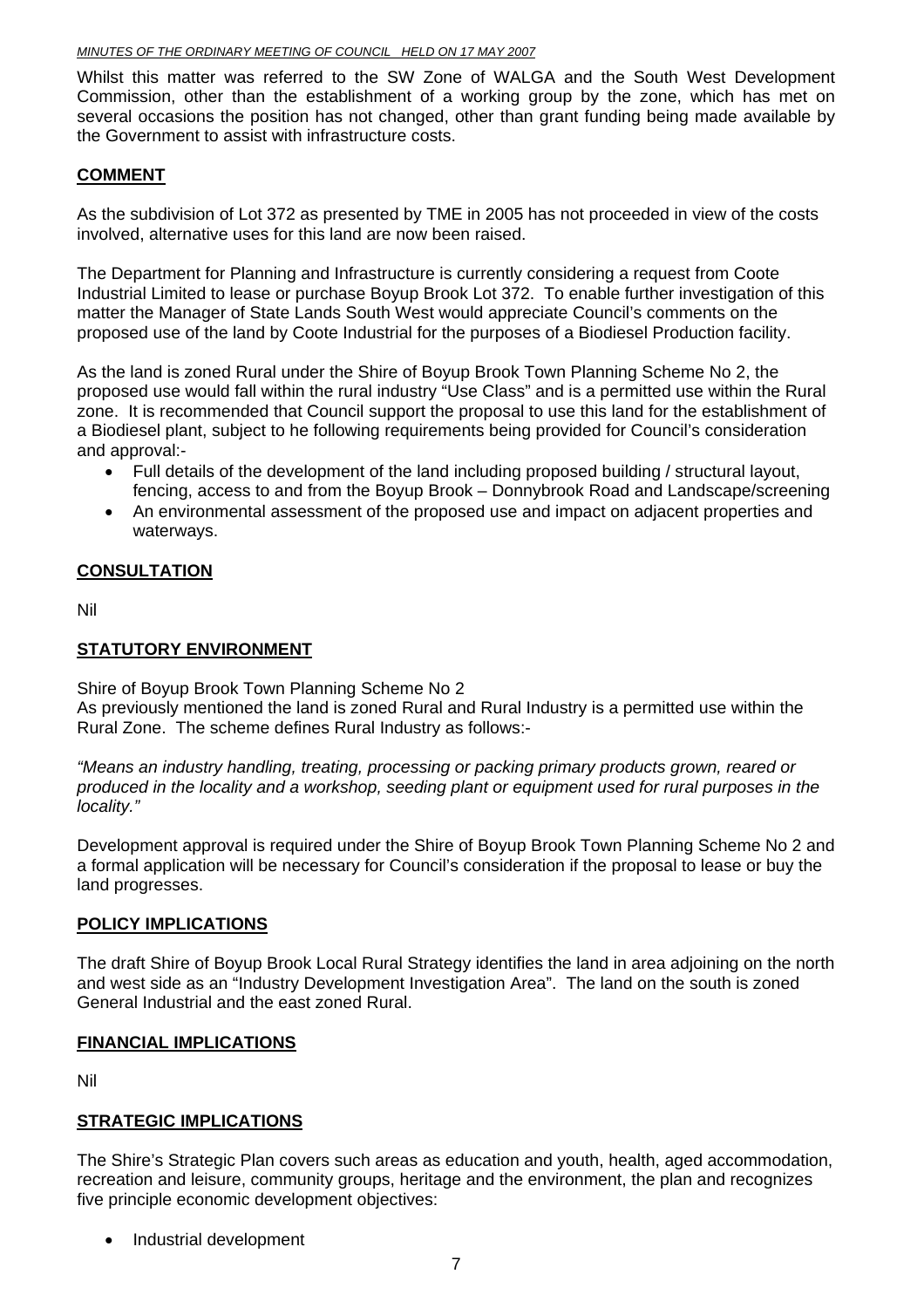- <span id="page-7-0"></span>• Agricultural resource development
- Tourism
- Residential land development
- Aged accommodation

In achieving the ultimate purpose of the Strategic Plan Council needs to consider its strategic objectives and implement its strategic initiatives. The proposal is considered to be consistent with this objective of the Strategic Plan as it seeks to use the land for Rural purposes in accordance with the Shire's Scheme.

# **VOTING REQUIREMENTS**

Simple Majority

# **COUNCIL DECISION AND OFFICER RECOMMENDATION**

# **MOVED: Cr Broadhurst SECONDED: Cr Piper**

**The Department of Planning and Infrastructure be advised that Council supports the proposed use of Lot 372 Boyup Brook Donnybrook Road, Boyup Brook as a suitable site for a Bio Diesel Plant, subject to the following conditions:-** 

- **1. A detailed plan of the Development showing building/structure locations within the land, fencing, vehicle access to and from the Donnybrook – Kojonup Road and Landscaping/screening proposed.**
- **2. An environmental assessment of the proposal and the likely impact including noise levels, on the adjoining properties and waterways.**
- **3. Any development to be subject to the normal requirements under the Shire of Boyup Brook Town Planning Scheme No 2.**

# **CARRIED 7/0**

# 7.2.2 **Development of Industrial Land – Reserve 36325**

| Location:               | Boyup Brook Townsite Lot 359 (Reserve 36325) |
|-------------------------|----------------------------------------------|
| Applicant:              | Shire of Boyup Brook                         |
| File:                   | EC/23/004, FM/25/030, FM/25/029, Res 36325   |
| Disclosure of Interest: | Nil                                          |
| Date:                   | $7th$ May 2007                               |
| Author:                 | Tony Doust, Chief Executive Officer          |
| Appendices:             | 1.2 Map - Existing lots / areas              |
|                         | Plans - proposed layout                      |

# **SUMMARY**

To advise Council of the present position with the proposal to create (4) Industrial lots on land presently utilised for the Information Bay and part of the adjoining privately owned land and make a determination not to proceed in view of the viability.

# **BACKGROUND**

For some time the Council has been considering a proposal to create (4) Industrial lots on land presently used for the Boyup Brook Information Bay/Drainage (Reserve 36325) and including the acquisition of part of the privately owned adjoining land from the owners of Lot 361 Henderson Street and Lot 360 Forbes Street. Grant funding to assist with the infrastructure headwork costs has been obtained from the South West Development Commission of \$15,000 and Department of Local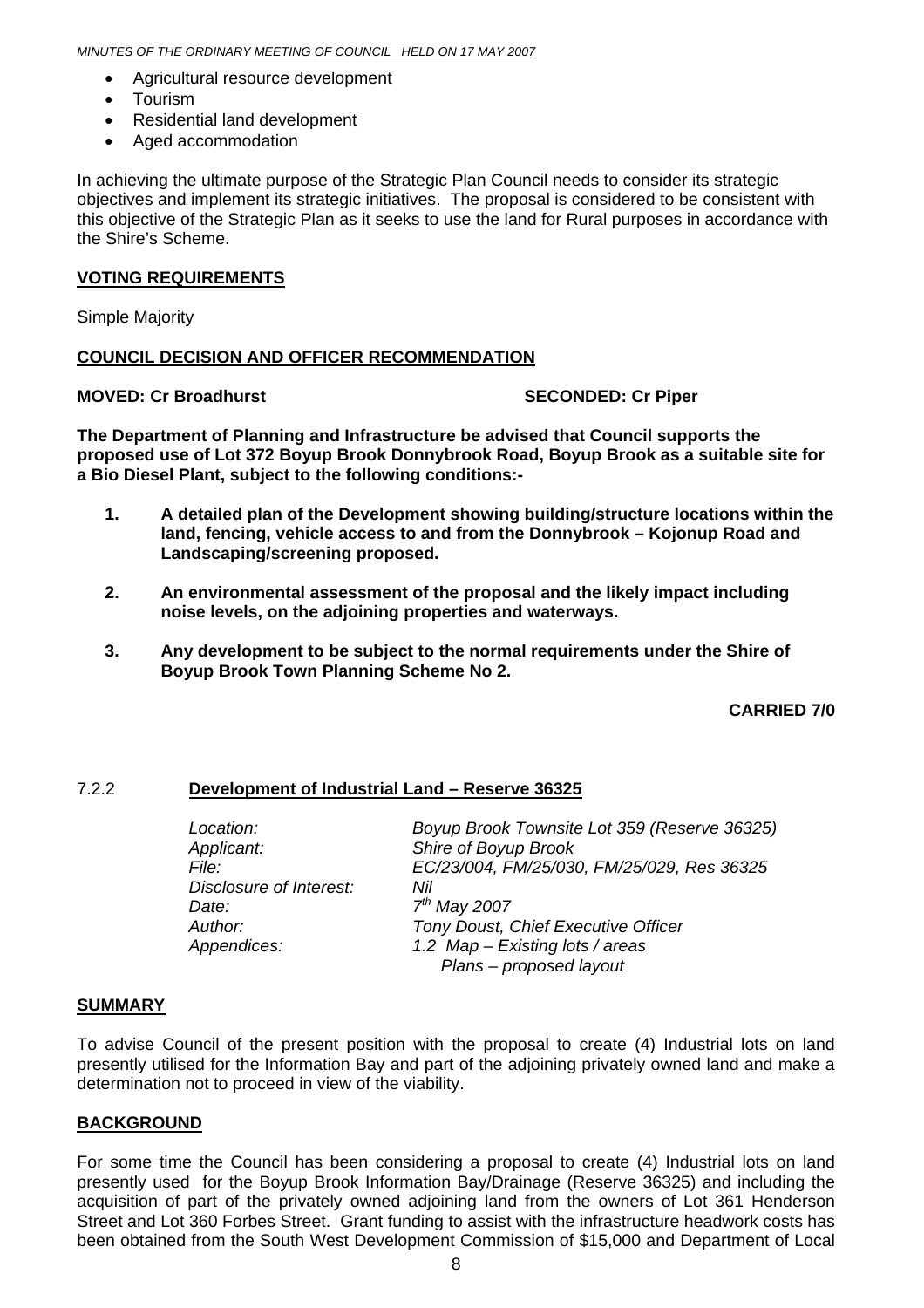### *MINUTES OF THE ORDINARY MEETING OF COUNCIL HELD ON 17 MAY 2007*

Government and Regional Development for \$52,500. A number of matters required attention to allow this project to proceed including:-

- The purchase cost of Lot 359 (Reserve 36325) from DPI to be confirmed. Confirmation was received on 11<sup>th</sup> December 2006 that the cost would be \$66,000 + \$3228 survey and lodgment fees.
- Confirmation from Cameron Atherton agreeing to sell part of Lot 360 to the Shire and the cost of the land involved. Mr Atherton advised on the 23<sup>rd</sup> April 2007 that he is not prepared to sell any land as he will require the whole of Lot 360 for his own use. Mr Peter Nissen, owner of Lot 361, had previously advised he did not wish to sell any of this land.
- Revised estimates of cost to fill the land in Reserve 36325 to make it suitable for Industrial use and the cost of relocating the Information Bay to a new site. Revised costs have now been obtained and they are \$86,240 and \$20,510 respectively. The cost of relocating the Information Bay does not include a land component for the new site and is based on a reasonably level area being available.
- Revised costs for the supply of water and power to the four new lots being obtained. The Water Corporation advised on 14<sup>th</sup> February 2007 that their cost would be \$15,188. The last costing obtained for the supply of three phase power to this area and adjoining land Lot 333 was approximately \$60,000. An updated cost will need to be obtained if this subdivision does proceed however given recent information for other projects it is more that likely the price will increase.

# **COMMENT**

Given the above the cost of proceeding with the proposal excluding the land owned privately and bearing in mind that only two lots are possible as the lot size within the Industrial zoning is a minimum of  $2000m^2$ .

The estimated cost to provide two lots in excess of 2000m2 is as follows:-

|                                                    | <b>Estimated</b> |
|----------------------------------------------------|------------------|
| Purchase of Land (DPI)                             | \$70,000         |
| Fill for lot on southern/western end               | \$20,000         |
| Provision of water                                 | \$8,000          |
| Provision of power (to be confirmed)               | \$30,000         |
| Relocation of Information Bay (not including land) | \$21,000         |
| Contingency (10%)                                  | \$15,000         |
|                                                    | \$164,000        |

Total subsidy available from SWDC and DLGRD is \$67,500. Net cost assuming the total subsidy is available for two lots and not four as previously planned, is \$96,500. (Minimum net cost per lot \$48,000 approximately)

The lot sizes to be Lot "A"  $2400m^2$  $\textsf{Lot ``B''} \quad 2400 \textsf{m}^2$ 

In view of the costs involved and that the area of the two lots is relatively small and not a desirable shape in comparison with other lots adjoining, it is recommended that the proposal not be proceeded with.

# **CONSULTATION**

DPI, Water Corporation, Western Power, Cameron Atherton, Peter Nissen and Manager of Works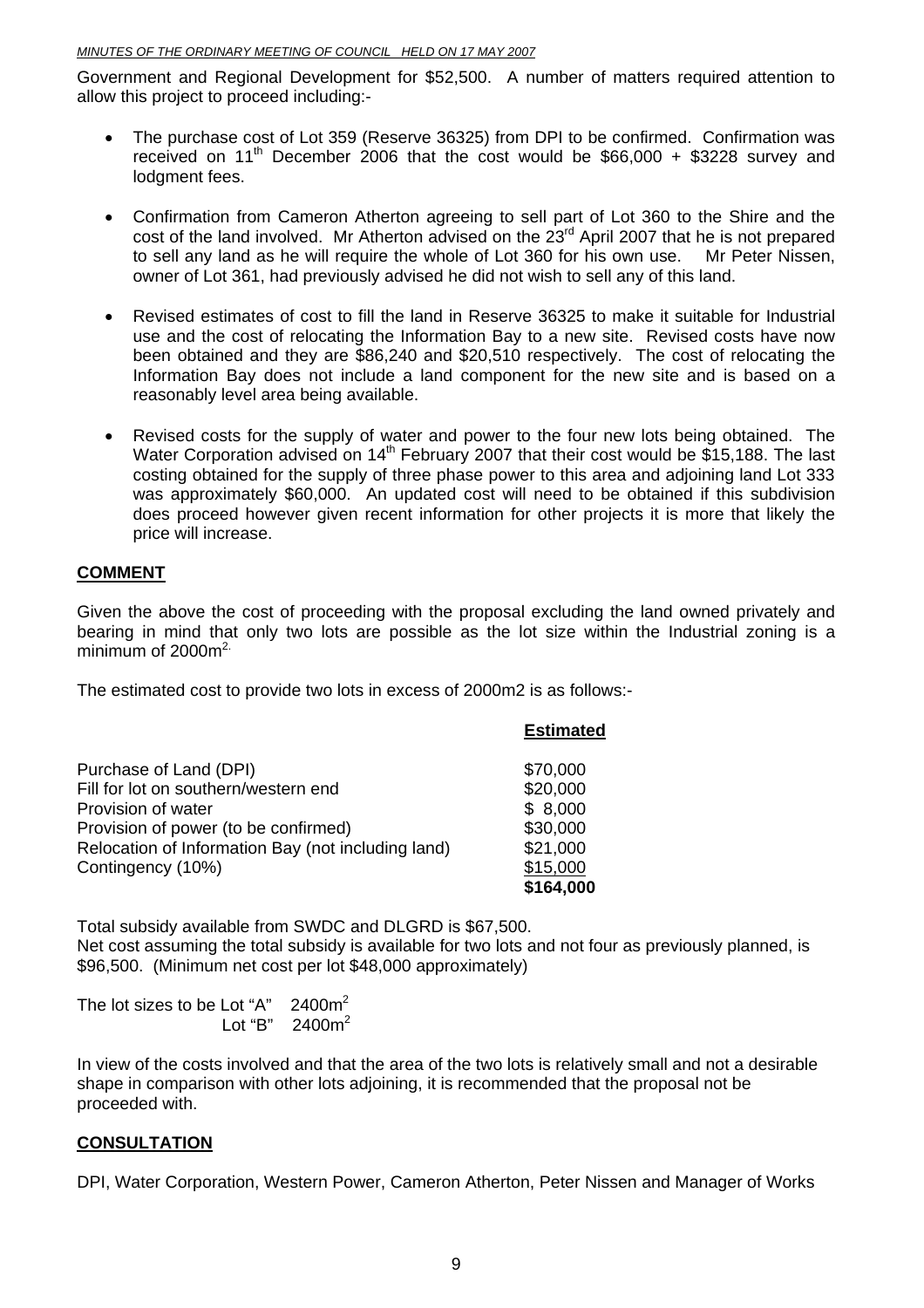# **STATUTORY ENVIRONMENT**

The subdivision/amalgamation of land is controlled by the Western Australian Planning Commission. Any proposal will require approval of WAPC and will need to comply with the Shire of Boyup Brook Town Planning Scheme No 2.

# **POLICY IMPLICATIONS**

Council Policy – Subdivisions Drain – Fill conditions – Fill level

- Compaction

- Drainage

Although it is a Shire proposed subdivision the requirements of the above policy should apply.

# **FINANCIAL IMPLICATIONS**

As outlined in the report section, the total Council contribution is \$96,500 and has partially been funded in the 2006/07 budget. The budget includes an amount of \$37,000 expenditure which is to be funded by a transfer from the Commercial Development Reserve.

# **STRATEGIC IMPLICATIONS**

The Shire's Strategic Plan covers such areas as education and youth, health, aged accommodation, recreation and leisure, community groups, heritage and the environment, the plan and recognizes five principle economic development objectives:

- Industrial development
- Agricultural resource development
- Tourism
- Residential land development
- Aged accommodation

Although Council's Strategic Objectives includes Industrial Development, Council needs to consider that the result achieved is the most desirable outcome. Whilst two lots could be created the cost and potential sale/use must be considered.

# **VOTING REQUIREMENTS**

Simple Majority

# **COUNCIL DECISION AND OFFICER RECOMMENDATIONS**

# **MOVED: Cr Moir** SECONDED: Cr Piper

- **1. That in view of land not being available from adjoining landowners the proposal to proceed with the creation of Industrial lots utilizing Reserve 36325 not be proceeded with.**
- **2. The Department of Local Government and Regional Development and South West Development Commission be advised of the Councils decision and that the funding provided will not be required at this time, however the Council will be considering proposals in the future for the provision of Industrial Land and will be seeking assistance with the cost of infrastructure at that time.**

**CARRIED 7/0**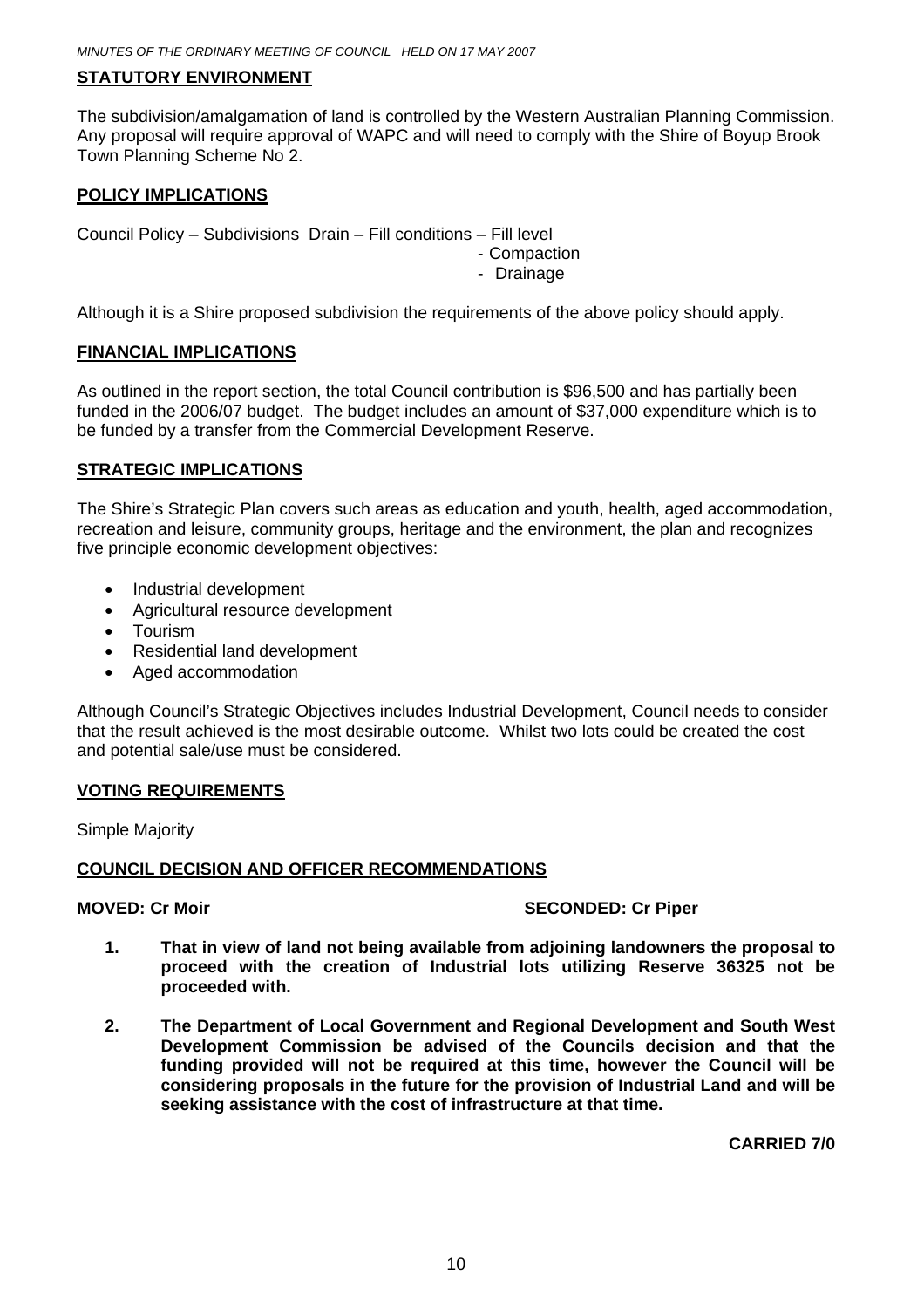# <span id="page-10-0"></span>7.2.3 **Subdivision Application – (WAPC Ref 134345) Lots 2898 and 1535 Asplin Siding Road, Boyup Brook**

| Location:               | Lots 2898 and 1535 Asplin Siding Road, Boyup Brook |
|-------------------------|----------------------------------------------------|
| Applicant:              | Harley Survey Group (Owner KA & JM Ritson)         |
| <i>File:</i>            | Ass 10060                                          |
| Disclosure of Interest: | Nil                                                |
| Date:                   | $8^{th}$ May 2007                                  |
| Author:                 | Tony Doust - Chief Executive Officer               |
| Appendices:             | 1.3 Proposed Subdivision Plan                      |

# **SUMMARY**

This report is to consider a referral of a subdivision application from the Western Australian Planning Commission. The subject land comprises of Lots 2898 and 1535 Asplin Siding Road, Boyup Brook.

The proposal is to amalgamate Lots 2898 and 1535 and re-subdivide the resulting lot into two lots of 129.66h and 22ha.

# **BACKGROUND**

Lots 2898 and 1535 have an area of 113.72ha and 37.94ha respectively and are located approximately 5 km east of the Boyup Brook townsite. The total area of the subject land is 151.66 ha.

Access to the subject land is via Asplin Siding Road. The land adjoins the Blackwood River and the Boyup Brook to Katanning disused railway line passes through the northern portion of the property.

There is an existing dwelling and outbuildings on the property which is used for general farming purposes. The land is predominantly cleared and the adjoining land is used for general farming and also for plantation developments.

Lot 1535 has a corner (20 metre) frontage to an existing unmade road reserve.

# **COMMENT**

The application is relying upon the farm restructuring/boundary adjustment criteria outlined in Section 5.7 of the Warren-Blackwood Rural Strategy, (Page 50) Recommendation 3 which is as follows:

*"In the case of farm restructuring or boundary adjustment, the principal issue of consideration in assessment will be improving the sustainability and long-term agricultural viability of the farming operation and observing the primary principle of protecting and enhancing the productive capacity of agricultural land. Where a farm consists of multiple titles and the proposal is to consolidate the main operation into a single title, consideration will be given to the creation of lots smaller than the outlined criteria, provided that:* 

- *The smaller lots have sufficient size to allow for the construction of a dwelling and other small farm infrastructure and buildings with sufficient setback from adjoining properties so as not to restrict potential agricultural productivity on those properties.*
- *The smaller lots are located to have minimal adverse impact on the viability and sustainability of the main farming property.*
- *The total number of resulting lots is not greater than the original number of lots.*
- *In the case of lifestyle lots, the land is located within 10kms of a major townsite."*

The applicant submits that the proposal complies with the above criteria given that:

a) The proposed 22ha lot accommodates an existing dwelling and outbuildings and is sufficiently large enough to ensure minimal land use conflicts with the proposed 129.66ha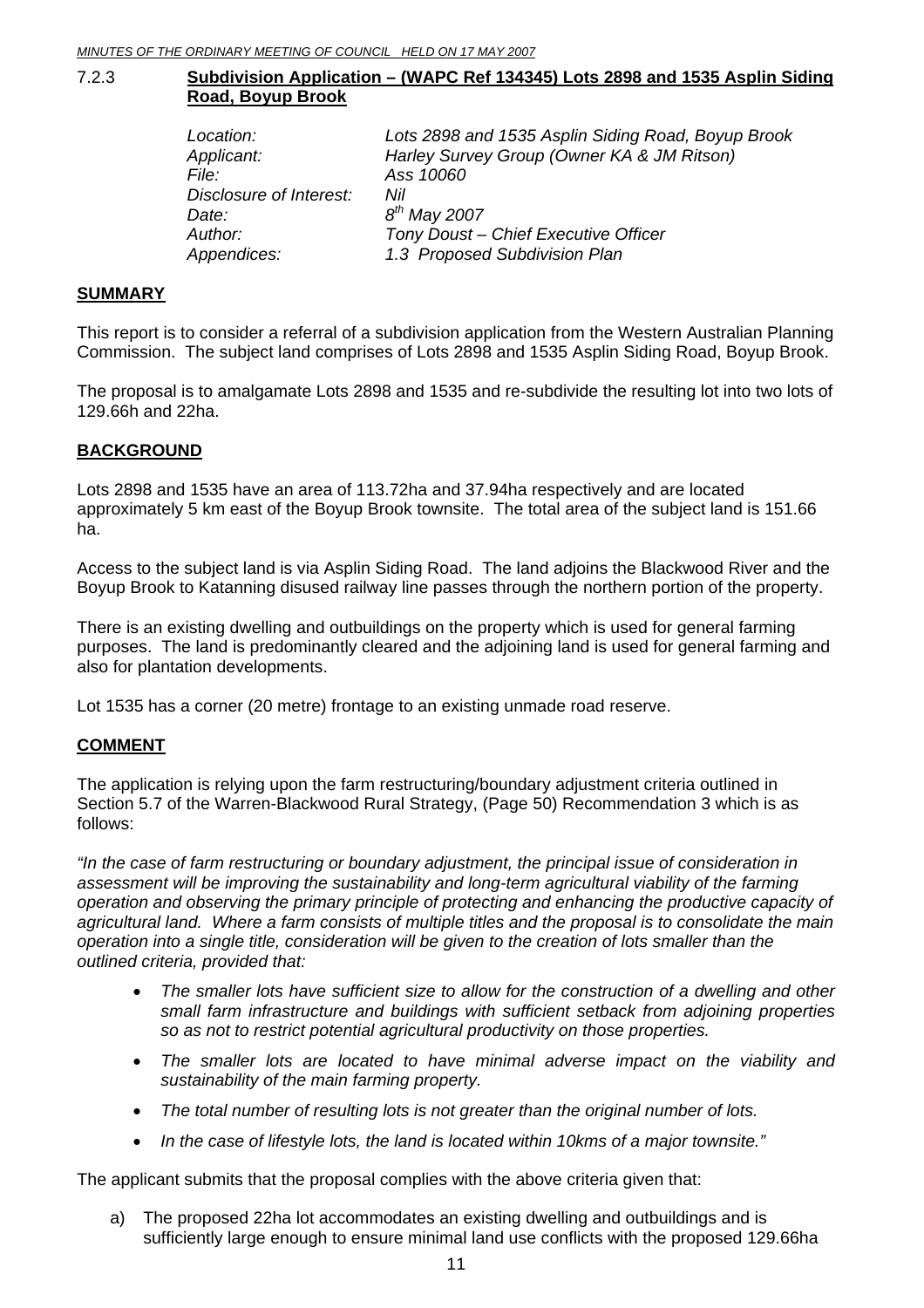lot, by providing a substantial separation distance between the house and the proposed lot boundary (approximately 200 metres);

- b) No additional lots are created by the proposal;
- c) The proposal consolidates the farming operations onto a large lot of 129.66ha; and
- d) The land is relatively close to Boyup Brook townsite being only some 5.7km to the east of the townsite

The issue is whether the proposed 22 ha lot meets the criteria within the Warren Blackwood Rural Strategy, in relation to the proposed size.

While there are no specific reasons given for the proposal it does appear to alleviate potential access issues to Lot 2898 and also provides for the creation of a larger lot of 129 ha which is more likely to contribute to agricultural production. It may also be considered as a Homestead Lot.

The application is considered to be consistent with the objectives of Town Planning Scheme No 2 as set out below.

No road upgrading is required as the number of lots does not alter.

# **CONSULTATION**

Geoffrey Lush – TME

# **STATUTORY ENVIRONMENT**

The subject land is zoned 'Rural' in Town Planning Scheme No.2. The purpose of the 'Rural' zone is:

*The Rural Zone is intended primarily for the preservation of agriculturally significant land. Land within the Scheme Area is capable of high levels of agricultural production and is therefore a valuable resource worthy of protection. Council shall therefore seek to ensure that no action is taken to jeopardise that potential.* 

In considering any applications for subdivision, rezoning and planning consent in the Rural zone, Council is required to regard to the matters contained in Clause 5.2.1 of the Scheme as follows:

- i) the need to protect the agricultural practices of the Rural zone in light of its importance to the District's economy;
- ii) the need to protect the area from uses which will reduce the amount of land available for agriculture;
- iii) the need to preserve the rural character and rural appearance of the area; and
- iv) where rural land is being subdivided for closer development, the proposal should be supported with evidence outlining the land's suitability and capability for further development.

# **POLICY IMPLICATIONS**

The application does not conflict with Council's Future Directions Plan which states

# *AGRICULTURAL RESOURCE DEVELOPMENT*

*To identify and progress opportunities for the intensification and diversification of agricultural resources to create a sustainable and expanding agricultural industry.* 

 *Pursue agricultural intensification and diversification research and implementation (regional) and provide funding.*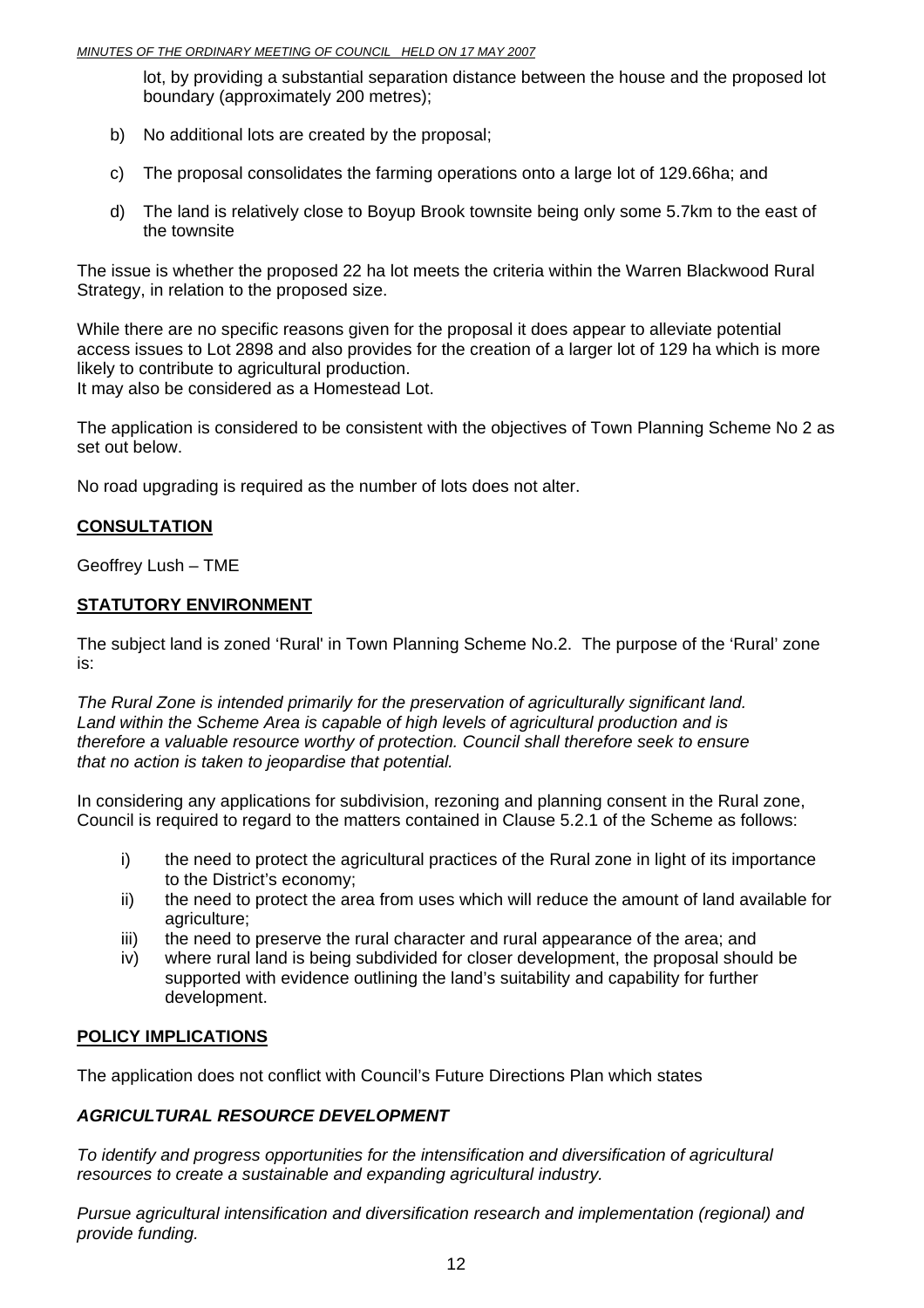*Strengthen the relationship with the Rylington Park Management Committee for the purpose of research.* 

 *Continue to support the development of an olive oil processing plant in Boyup Brook.* 

# **FINANCIAL IMPLICATIONS**

None

# **STRATEGIC IMPLICATIONS**

Within the draft Rural Strategy the subject land is situated in Planning Precinct BBR2, which states that:

*On individual farming properties this enables creation of small rural lots (minimum size of 20 ha) subject to the re-design of existing lot boundaries achieving practical management and access benefits, and no net increase in the number of lots.* 

The subject land is also situated immediately outside of the boundary of the proposed Riverside Development Protection Investigation Area.

The draft Rural Strategy provides for:

- Farm restructuring stipulating a minimum 20ha lot size within the BBR2 Precinct; and
- Creation of a "Homestead Lot."

The Planning Commission has requested that the Draft Rural Strategy be modified to:

- 1. Include the re-structuring criteria from the Warren Blackwood Rural Strategy;
- 2. To limit restructuring which creates a "lifestyle" lot to within 10kms of the townsite;
- 3. To limit rural small holdings to within 5kms of the townsite; and
- 4. To provide for homestead lots with a minimum lot size of 10ha.

While these matters are still subject to negotiation and approval of the Western Australian Planning Commission, the application is considered to meet the intention of these modifications.

# **VOTING REQUIREMENTS**

Simple Majority

# **COUNCIL DECISION AND OFFICER RECOMMENDATIONS**

# **MOVED: Cr Broadhurst SECONDED: Cr Florey ATTLE SECONDED: Cr Florey ATTLE**

- **1 That Council advise the Western Australian Planning Commission that it supports the proposed re-subdivision of Lots 2898 and 1535 Asplin Siding Road, Boyup Brook on the basis that the application is considered to be consistent with:** 
	- **(a) The provisions of the Warren Blackwood Rural Strategy; and**
	- **(b) The draft Rural Strategy and associated modifications requested by the Commission to this as:** 
		- **The subject land is within the 10km distance of the townsite requested by the Commission for the creation of "lifestyle" lot resulting from a farm restructuring (boundary re-subdivision) where no additional lots are created;**
		- **The application resolves potential access issues;**
		- **The application will create a larger balance lot which can be used for rural production;**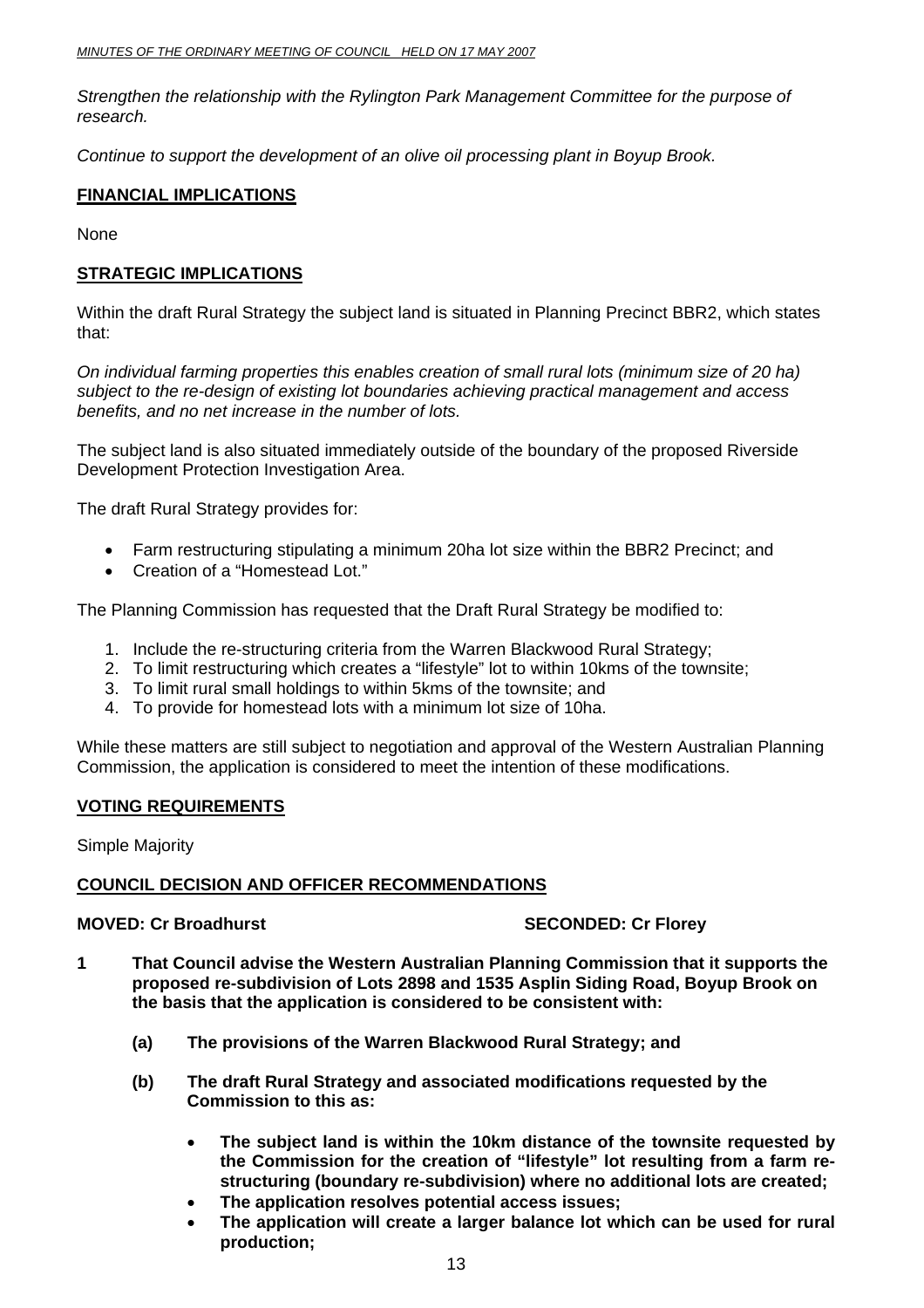- <span id="page-13-0"></span>• **The proposed Lot B can be considered as a Homestead Lot and it exceeds the 10 ha minimum lot size requested by the Commission; and**
- **The subject land is within the 5km distance of the townsite requested by the Commission (measured in a straight line) for the creation of rural small holdings.**
- **2 That the Commission be requested to include a condition on the approval to require a Section 70A Notification to be placed on the Certificate of Title of the proposed Lot B as follows:**

*The property is located in an area where traditional farming practices are occurring which may at times affect the amenity of the subject land.* 

**CARRIED 7/0** 

# 7.2.4 **Subdivision Application – (WAPC Ref 134379) Lots 3525, 2838 and 2840 Area Road, Kulikup**

| Location:               | Lots 3525, 2838 and 2840 Area Road, Kulikup |
|-------------------------|---------------------------------------------|
| Applicant:              | Harley Survey Group (Owner DJ Gibbs)        |
| <i>File:</i>            | Ass 5530                                    |
| Disclosure of Interest: | Nil                                         |
| Date:                   | $8^{th}$ May 2007                           |
| Author:                 | <b>Tony Doust</b>                           |
| Appendices::            | 1.4 Proposed Subdivision Plan               |

# **SUMMARY**

This report is to consider a referral of a subdivision application from the Western Australian Planning Commission.

The subject land comprises of Lots 3525, 2838 and 2840 Area Road, Kulikup. The proposal is to resubdivide the subject land in to three lots with areas of 18.29, 102.51 and 80.96 hectares. **BACKGROUND**

The subject land is located approximately 22km east of the Boyup Brook townsite. It is situated at the intersection of Area and Craige Roads.

The subject land has a total area of 201.76 hectares and comprises of:

- Lot 3525 16.20ha;
- Lot 2838 64.76ha; and
- Lot 2840 120.8ha.

Lot 3525 is landlocked and a significant portion of the lot is low lying land associated with the Boree Gully Creek. A portion of Lot 3525 has been revegetated. It is unclear how much of Lot 3525 is outside of the drainage system and would be suitable for the development of a dwelling. It is estimated from aerial photography that this could be approximately 2 to 3 hectares of land.

Lot 2838 has an outbuilding and other infrastructure located upon it. A tributary of Boree Gully Creek bisects the property.

Lot 2840 is severed by Area Road and is used for general farming. The portion of Lot 2840 situated on the northern side of Area Road (the proposed Lot A) has a dam with catchment drains and associated revegetation occupying a significant portion of the land.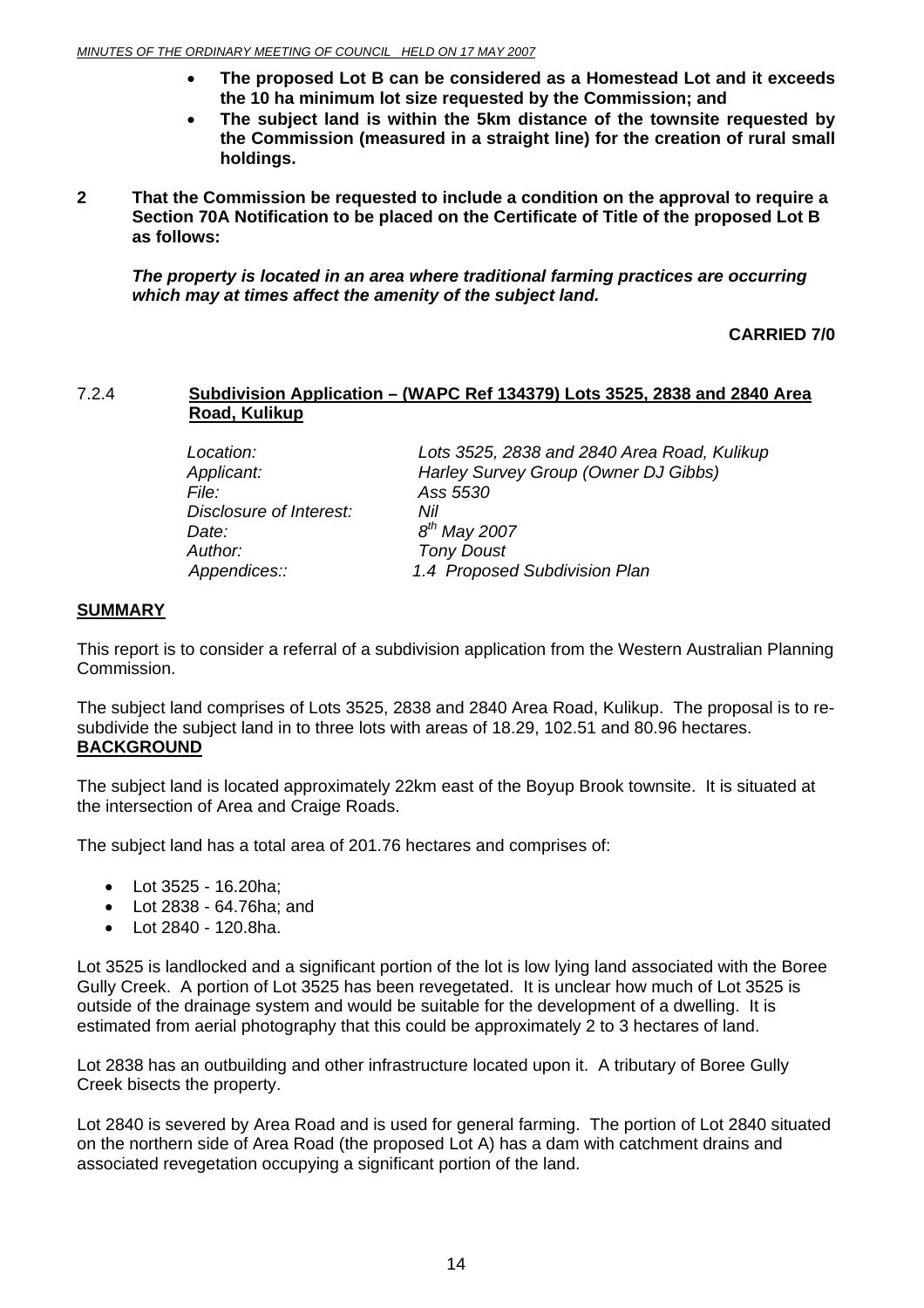# **COMMENT**

The proposal seeks to provide each proposed lot with gazetted road access and overcome the severance of Lot 2840 by Area Road. However the applicant has not indicated what the actual severance issues are.

The proposal does not increase the number of proposed lots and results in the creation of three lots with areas of similar size to the existing lots of 80.96ha, 102.51ha and 18.29ha.

The proposal may be justified by the boundary relocation criteria outlined in Section 3(e) of the Western Australian Planning Commission's Policy DC 3.4 'Subdivision of Rural Land' given that:

- The new boundaries reflect good environmental and land management practices;
- No additional dwelling entitlements are created; and
- The proposal does not compromise the ability of the land being used for agricultural purposes.

The applicant has submitted that the subdivision has merit because:

- it is a boundary relocation application that will not increase the number of proposed lots;
- the proposal will remove the severance of Lot 2840 by Area Road and any associated constraints to the use of Lot 2840 for agricultural purposes caused by the severance; and
- the proposal will provide each proposed Lot with gazetted road access.

Support for the application appears to be also contained in the farm restructuring/boundary adjustment criteria outlined in Section 5.7 of the Warren-Blackwood Rural Strategy. However the issue in contention is that if the proposed Lot A (18.29ha) is defined as a "lifestyle lot" then it is outside of the 10km distance stipulation from a townsite.

There is further justification for the proposal on the basis of undertaking measures to protect the existing stream corridors.

The application is considered to be consistent with the objectives of Town Planning Scheme No 2 as set out below. The main issues are:

- Agreeing that Lot 3525 is suitable to have a house constructed upon it and hence that entitlement can be "transferred" to the re-structured lot;
- If "environmental benefit" of improving the drainage lines is used as justification for the proposal then there will have to be further replanting and rehabilitation; and
- That proposed Lot A is suitable for as a rural small holding.

No road upgrading is required as the number of lots does not alter.

# **CONSULTATION**

Geoffrey Lush - TME

# **STATUTORY ENVIRONMENT**

The subject land is zoned 'Rural' in Town Planning Scheme No.2. The purpose of the 'Rural' zone is

*The Rural Zone is intended primarily for the preservation of agriculturally significant land. Land within the Scheme Area is capable of high levels of agricultural production and is therefore a valuable resource worthy of protection. Council shall therefore seek to ensure that no action is taken to jeopardise that potential.*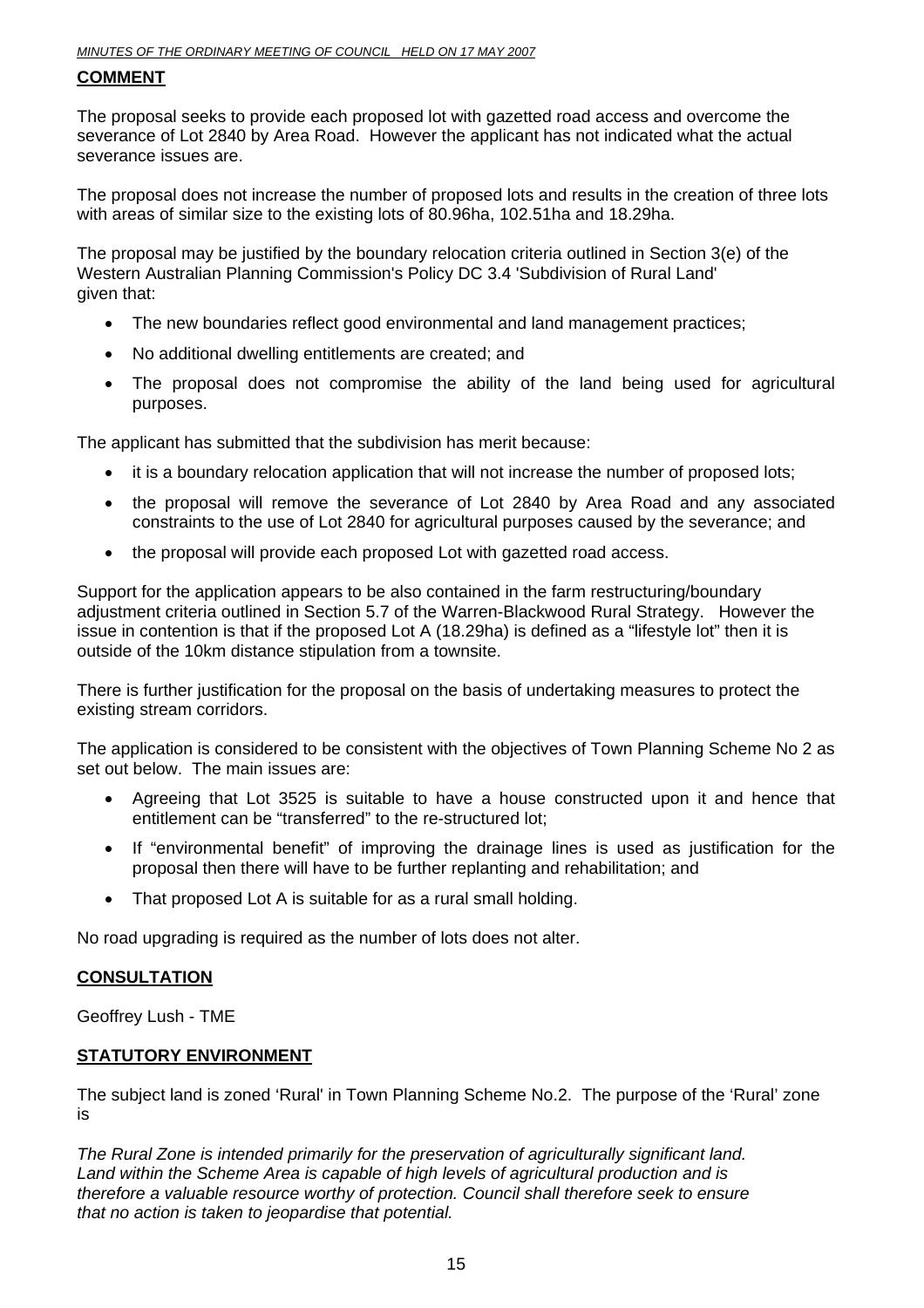In considering any applications for subdivision, rezoning and planning consent in the Rural zone, Council is required to regard to the matters contained in Clause 5.2.1 of the Scheme as follows:

- i) the need to protect the agricultural practices of the Rural zone in light of its importance to the District's economy;
- ii) the need to protect the area from uses which will reduce the amount of land available for agriculture;
- iii) the need to preserve the rural character and rural appearance of the area; and
- iv) where rural land is being subdivided for closer development, the proposal should be supported with evidence outlining the land's suitability and capability for further development.

# **POLICY IMPLICATIONS**

The application does not conflict with Council's Future Directions Plan which states

# *AGRICULTURAL RESOURCE DEVELOPMENT*

*To identify and progress opportunities for the intensification and diversification of agricultural resources to create a sustainable and expanding agricultural industry.* 

 *Pursue agricultural intensification and diversification research and implementation (regional) and provide funding.* 

 *Strengthen the relationship with the Rylington Park Management Committee for the purpose of research.* 

 *Continue to support the development of an olive oil processing plant in Boyup Brook.* 

# **FINANCIAL IMPLICATIONS**

None

# **STRATEGIC IMPLICATIONS**

Within the draft Rural Strategy the subject land is situated in Planning Precinct BBR3, which has the following objective:

*Continuation of traditional broad-acre agriculture as the primary use of rural land use, with minor intensive agriculture (animal industries and horticulture / viticulture) activities where potential for conflict between agricultural industries is adequately considered.* 

The Subdivision and Development Guidelines for this Precinct recommend

- Maintain a general presumption against subdivision given the trend for increasing farm sizes for grazing enterprises and the generally low potential for intensive agricultural activities.
- Support subdivision of rural land where it is in accordance with the generic requirements and exclusion criteria of WAPC Policy No DC3.4.
- As an additional exception and to encourage the retention of rural population and farming infrastructure (house, sheds water supply etc), support the creation of 'Homestead lots' (10 ha minimum size) where it can be shown that a farm amalgamation process has occurred.
- Apply generic guidelines in relation to tourism, farm forestry and avoidance of land use conflict.
- Apply generic guidelines in relation to catchments and land management.

The "generic guidelines" in relation to catchments and land management include: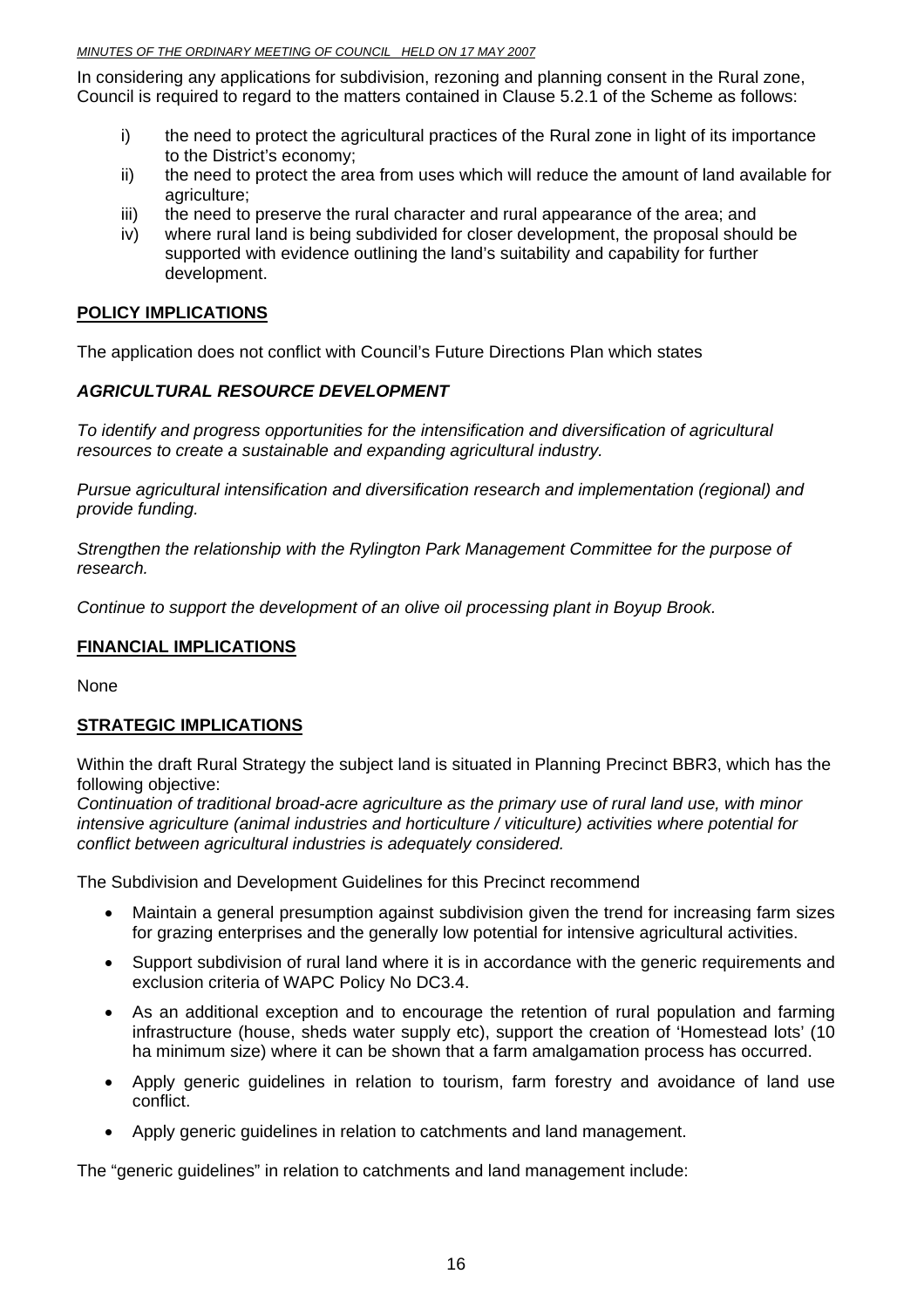### *MINUTES OF THE ORDINARY MEETING OF COUNCIL HELD ON 17 MAY 2007*

*Encourage development proposals that offer tangible measures to protect and enhance the remaining native vegetation within freehold land, particularly within strategically important riparian zones.* 

The specific "environmental measures" that Council might request have not been formulated within the Draft Rural Strategy. It is assumed that in this situation such measures might include the continuation of the replanting of stream side areas within the property.

**It is noted that Council's Farm Re-structuring Policy is only applicable in the BBR2 Precinct and not to the subject land.** However at a recent workshop of the Development Services Committee it was indicated that the policy should apply to a wider area of the Shire still with a 20ha minimum lot size. This issue is still be agreed to by the Planning Commission.

In addition the more general provisions of the Planning Commission's Policy DC 3.4 Subdivision of Rural Land also apply to the proposal. Section 3.2.1 provides that the Commission may approve may approve subdivision of rural land for specific purposes including:

- (e) For the relocation of boundaries where:
	- (i) the new boundaries reflect good environmental and land management practices;
	- (ii) no additional dwelling entitlements are created or where the dwelling entitlements are removed or reduced; and
	- (iii) the proposal is intended to facilitate the ongoing agricultural usage on all of the lots.

# **VOTING REQUIREMENTS**

Simple Majority

# **COUNCIL DECISION AND OFFICER RECOMMENDATIONS**

# **MOVED: Cr Piper SECONDED: Cr Florey**

- **1 That Council advise the Western Australian Planning Commission that it supports the proposed re-subdivision of Lots 3525, 2838 and 2840 Area Road, Kulikup on the basis that the application is considered to be consistent with:** 
	- **(a) The boundary relocation criteria outlined in Section 3(e) of the Western Australian Planning Commission's Policy DC 3.4 'Subdivision of Rural Land';**
	- **(b) Council's draft Rural Strategy Subdivision and Development Guidelines for this Precinct BBR3 which support subdivision of rural land where it is in accordance with the generic requirements and exclusion criteria of WAPC Policy No DC3.4; and**
	- **(c) The generic guidelines in relation to catchments and land management contained in Section 6.1 of the Draft Rural Strategy relating to Generic Guidelines for Local Government Action (Catchment and Land Management) as it will recognise the existing drainage lines and facilitate the continued rehabilitation of these.**
- **2 That the Commission be requested to include conditions on the approval to require:** 
	- **(a) A Section 70A Notification to be placed on the Certificate of Title of the proposed Lot A as follows:**

*The property is located in an area where traditional farming practices are occurring which may at times affect the amenity of the subject land.*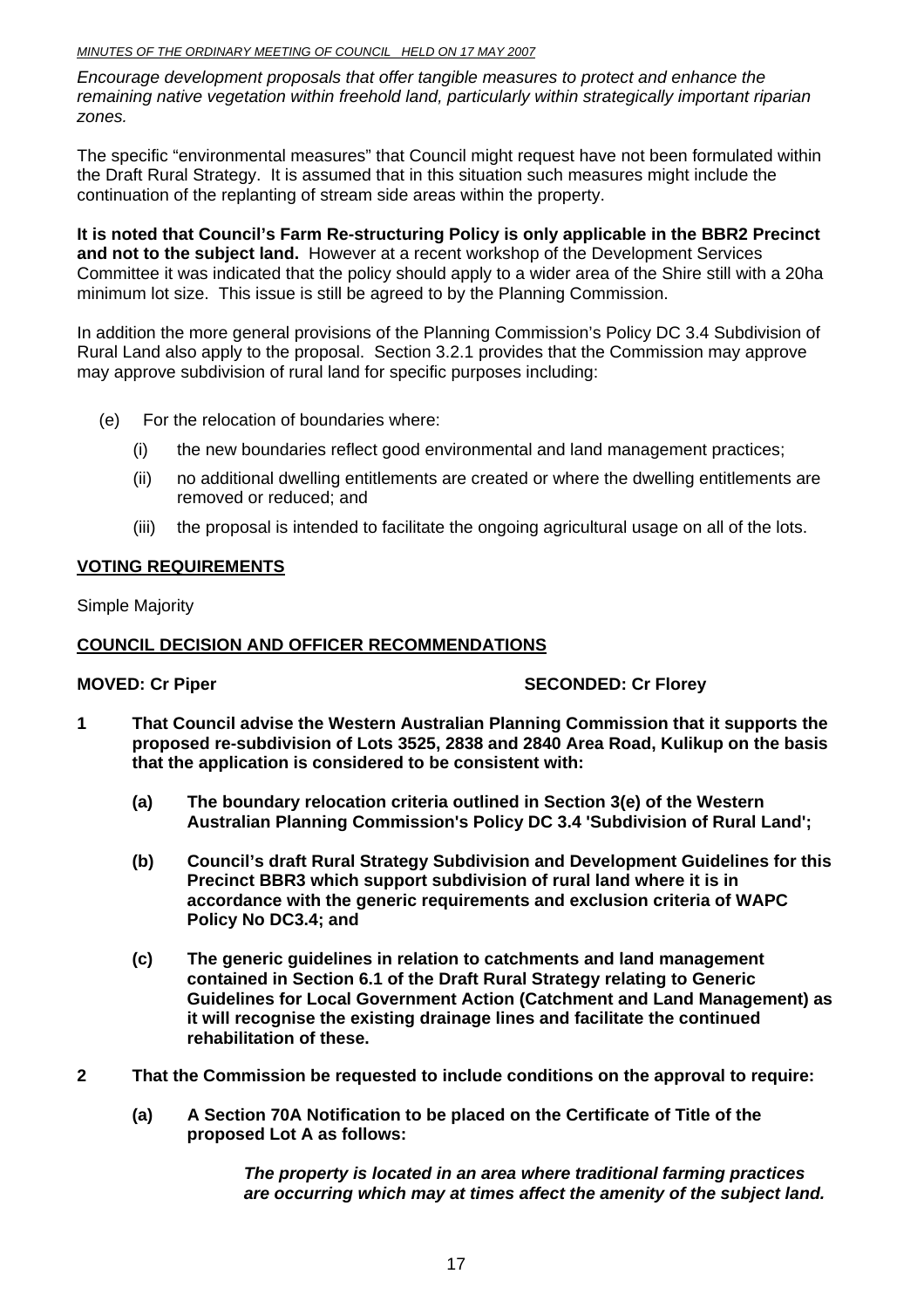# <span id="page-17-0"></span>**(b) That a stream side tree replanting management plan be submitted and approved by Council.**

*Advice Note: The objective of this plan is to document the existing and proposed replanting on Lot C as part of the rehabilitation of the existing drainage lines and continuation of farming operations on the property.* 

**CARRIED 7/0** 

# **7.3 CORPORATE SERVICES**

# 7.3.1 **Accounts for Payment**

| Shire of Boyup Brook                                |
|-----------------------------------------------------|
| Shire of Boyup Brook                                |
| EM/51/003                                           |
| Nil                                                 |
| 17 May 2007                                         |
| Keith Jones - Manager of Finance and Administration |
| 1.5 - Cheque Listings                               |
|                                                     |

# **SUMMARY**

Report recommends the acceptance and approval of the Schedule of Accounts for Payment.

# **BACKGROUND**

Invoices have been received during the month of April 2007.

# **COMMENT**

Accounts are presented for consideration (see appendix 1.5) or where paid by direct debit pursuant to the Council's "Authorisation to Incur Debts and Make Payments" policy.

Cheques cancelled during the month were-

- $\geq$  Cha 15894 Boyup Brook Co-op for \$2133.78 issued 12/04/07. The Shire received a Trading Discount for 2005/2006 of \$3519, no payment was required.
- ¾ Chq 15965 Australian Taxation Office issued 30/04/07. Cheque drawn for incorrect amount. Chq 15966 issued with the correct amount.
- ¾ Chq 14888 to Reckon for \$499 issued 20/04/06. This account was also paid by Chq 14777 in March 2006.

# **CONSULTATION**

Nil

# **STATUTORY ENVIRONMENT**

Local Government (Financial Management) Regulations Act 1009, Regulation 12; and Regulations 13(3)(a)(b); 13(1); and 13(4).

# **POLICY IMPLICATIONS**

Accounts are presented for consideration or where paid by direct debit pursuant to the Council's "Authorisation to Incur Debts and Make Payments" policy.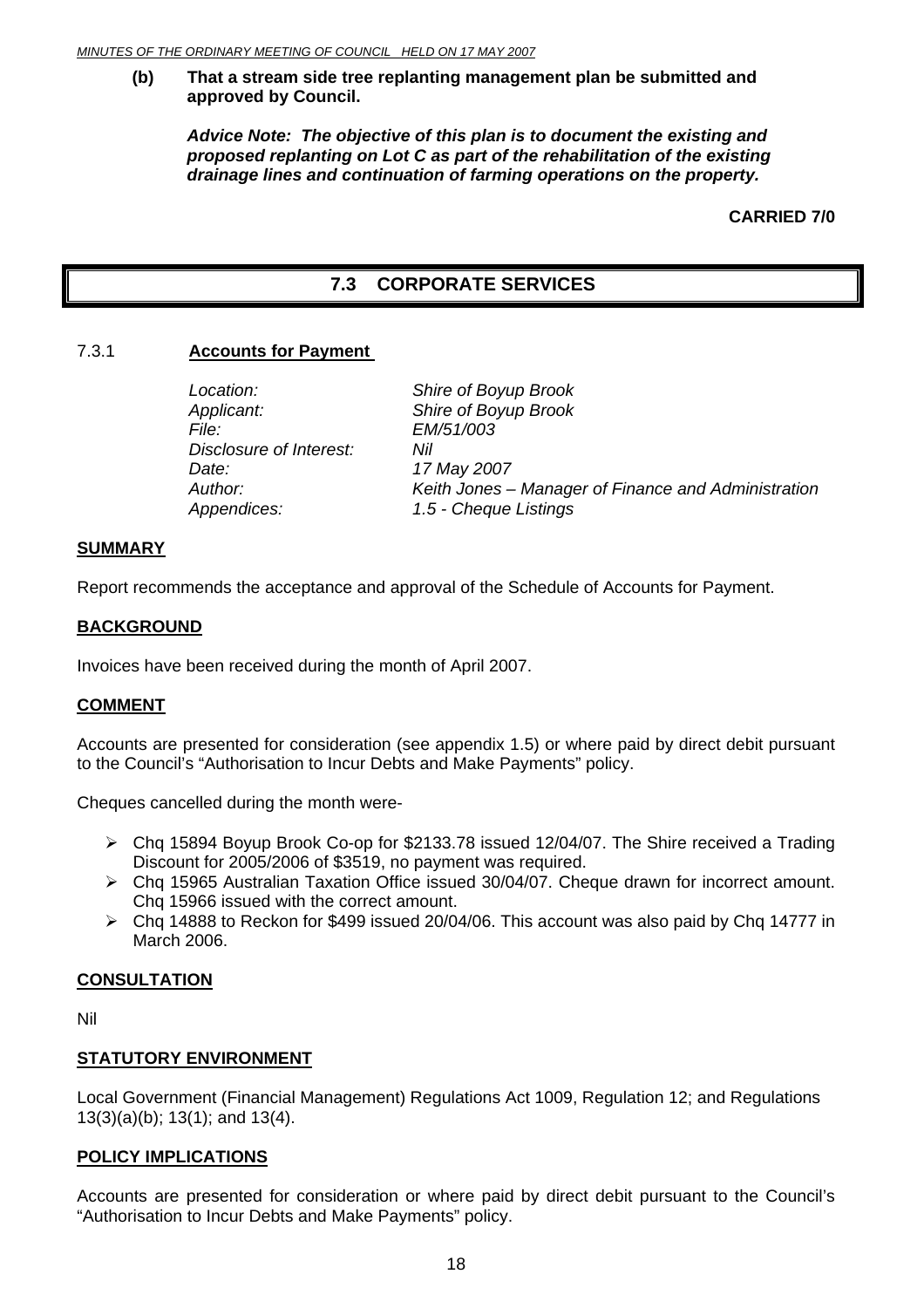# <span id="page-18-0"></span>**FINANCIAL IMPLICATIONS**

Account payments are in accordance with the adopted budget for 2006/07 or authorized by separate resolution.

# **STRATEGIC IMPLICATIONS**

Nil

# **VOTING REQUIREMENTS**

Simple Majority

# **COUNCIL DECISION AND OFFICER RECOMMENDATIONS**

# **MOVED: Cr Downing Case Conducts Account SECONDED: Cr Moir**

- **1. That the accounts for April 2007 as presented totalling \$399,469.40 as**
	- **a.. cheque voucher numbers 15965 16049 be approved for payment;**
	- **b.. paid by** 
		- **i. direct electronic payments through the Municipal Account;**
		- **ii. cheque voucher number 2108 paid through the Chief Executive Officer's Advance Account;**

# **be endorsed.**

# **CARRIED 7/0**

# 7.3.2 **March 2007 Monthly Statement of Financial Activity**

| Location:<br>Applicant:<br>File:<br>Disclosure of Interest:<br>Date: | ΝA<br>ΝA<br>EM/51/003<br>Nil<br>11 April 2007     |
|----------------------------------------------------------------------|---------------------------------------------------|
| Author:                                                              | Keith Jones – Manager of Finance & Administration |
| Appendices:                                                          | 1.6 - Financial Report                            |

# **SUMMARY**

Report recommends Council receive the Balance Sheet and Operating Statement for the month ended 31 March 2007, and Investment Schedule for the month end 31 May 2007.

# **BACKGROUND**

Section 6.4 of the Local Government Act 1995 places financial reporting obligations on local government operations.

Regulation 34 (1)–(4) of the Local Government (Financial Management) Regulations 1996 requires the local government to prepare a 'Monthly Statement of Financial Activity'.

The regulations also prescribe the content of the report.

The report is attached – see appendix 1.6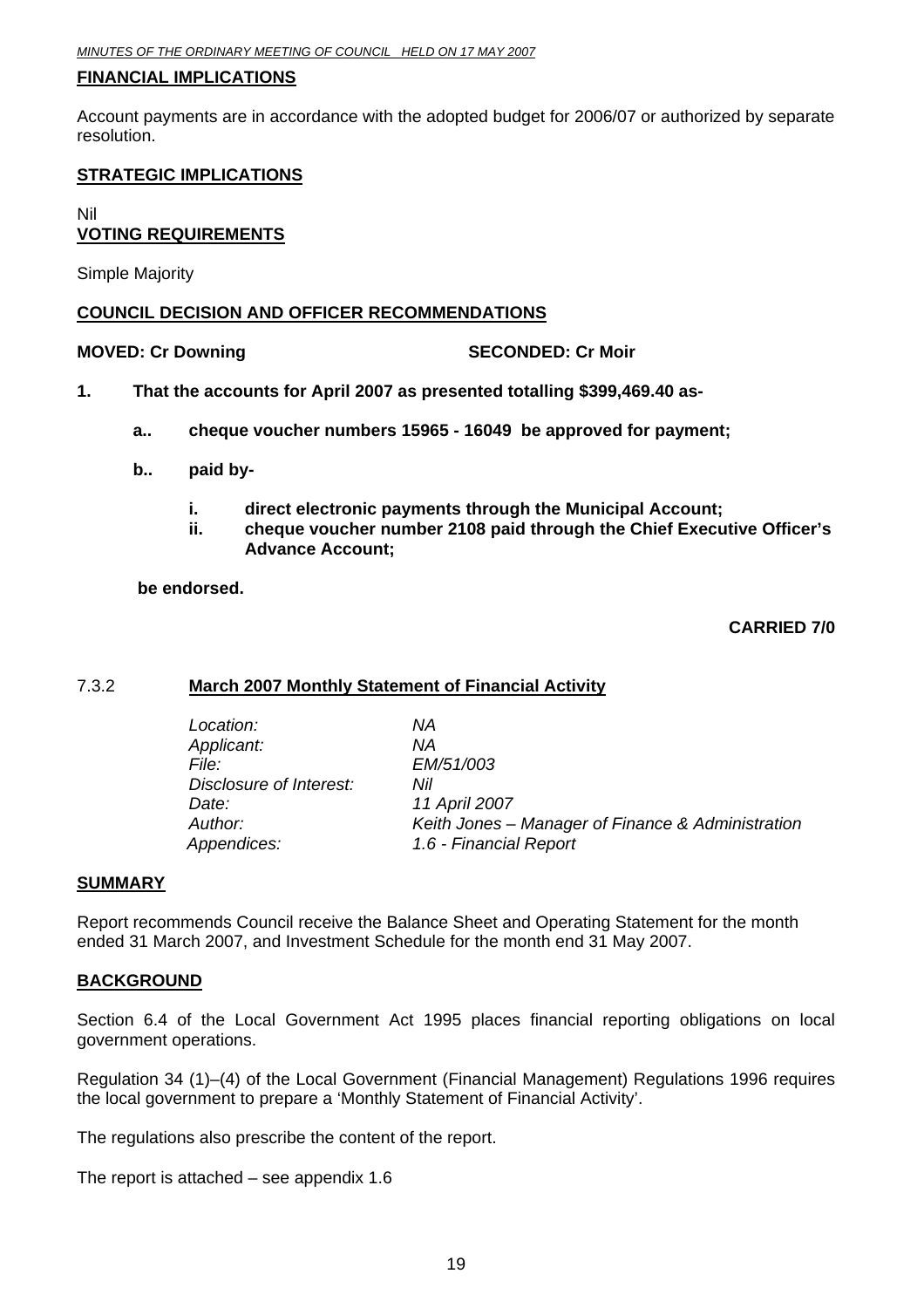<span id="page-19-0"></span>*MINUTES OF THE ORDINARY MEETING OF COUNCIL HELD ON 17 MAY 2007*

# **COMMENT**

It is suggested that the recommendation be considered.

# **CONSULTATION**

Nil

# **STATUTORY ENVIRONMENT**

Local Government (Financial Management) Regulations 1996, s34(1)(a) Local Government (Financial Management) Regulations 1996, s19(1)(2)(a)(b) Local Government (Financial Management) Regulations 1996, s34(2)(a)(b)

# **POLICY IMPLICATIONS**

Nil

# **FINANCIAL IMPLICATIONS**

Nil

# **STRATEGIC IMPLICATIONS**

Nil

# **VOTING REQUIREMENTS**

Simple Majority

# **COUNCIL DECISION AND OFFICER RECOMMENDATION**

**MOVED: Cr Moir SECONDED: Cr Marshall SECONDED: Cr Marshall** 

**That the March 2007 Monthly Statement of Financial Activity as presented, be received.** 

# **CARRIED 7/0**

# 7.3.3 **Annual Electors Meeting – 19th April 2007**

*Applicant: Shire of Boyup Brook File: Disclosure of Interest: Nil Date: 8th May 2007* 

*Location: Shire of Boyup Brook* 

*Author: Tony Doust – Chief Executive Officer Appendices: 1.7 Minutes AGM Electors 19/4/2007* 

# **SUMMARY**

To consider the decisions made at the Annual Electors Meeting held on 19<sup>th</sup> April 2007.

# **BACKGROUND**

The Annual General Meeting of Electors for the year ending 30<sup>th</sup> June 2006, was held on 19<sup>th</sup> April 2007. The meeting was attended by (8) electors, (7) Councillors and (3) staff members.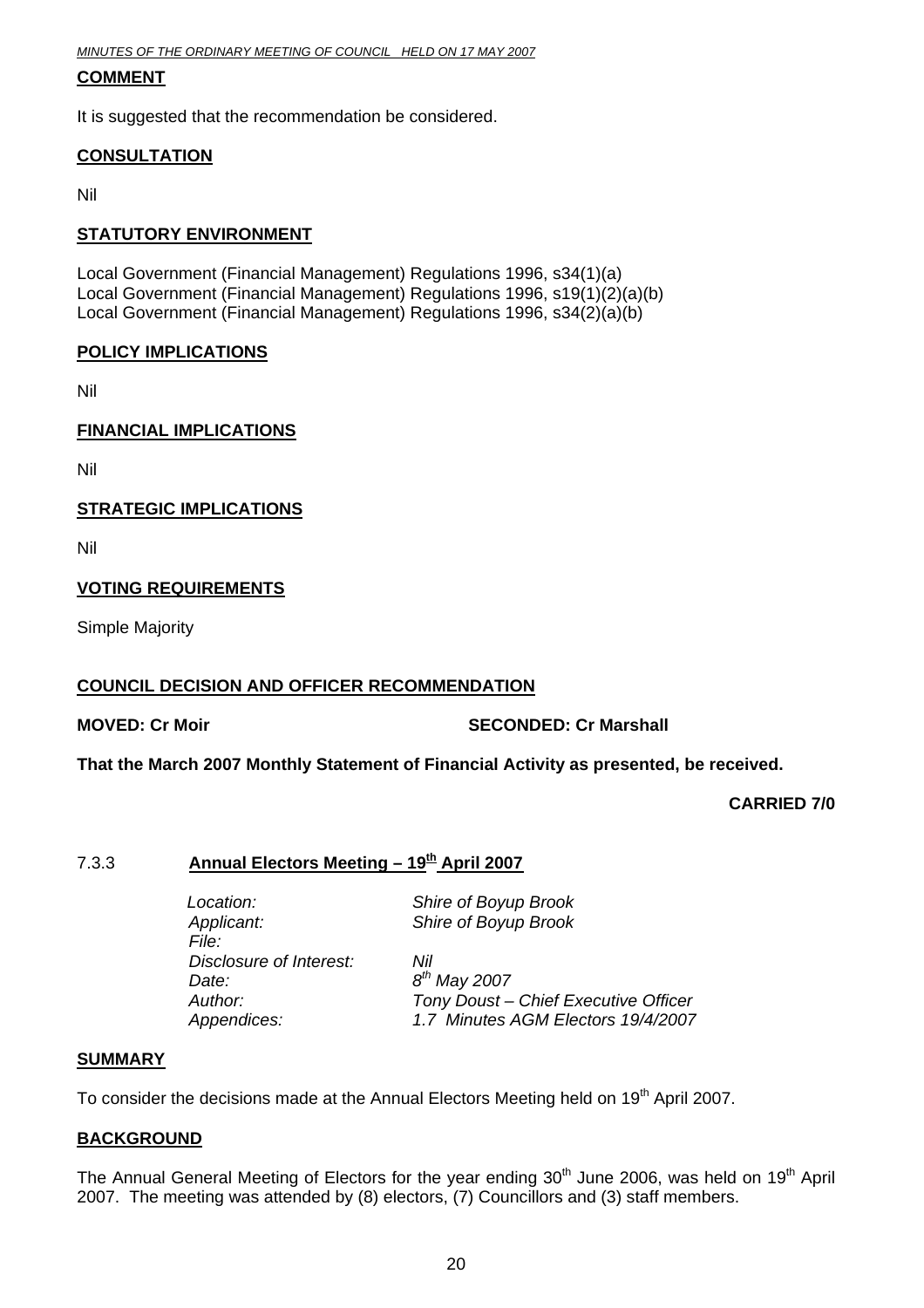The Local Government Act 1995 requires Council to consider any decisions made at the meeting at the first ordinary Council Meeting after the AGM

# **COMMENT**

Only two formal decisions were made, one to confirm the previous AGM minutes and the other to receive the Annual Report for the year ending 30thJune 2006. No further action is required as a result of these decisions.

Several matters were raised in general business (without notice), however there was no motion resulting from the item raised. Although this was the position the Chief Executive Officer has written to the South West Country Health Board about the need to review the level of accommodation at the Aged Persons Hostel.

Other matters raised about dogs, fire maps and Rural street addressing, will be considered and acted on by the CEO bearing in mind the level of resources available and during the preparation of the 2007/08 budget estimates.

The position of the rammed earth structure on the east side of the approach to the Boyup Brook Townsite from the Boyup Brook Donnybrook Road will be considered by the Works Manager and a report submitted to the Townscape Committee on the action required.

# **CONSULTATION**

Nil

# **STATUTORY ENVIRONMENT**

Local Government Act 1995 – Section 5.33

# **POLICY IMPLICATIONS**

Nil

# **FINANCIAL IMPLICATIONS**

Nil

# **STRATEGIC IMPLICATIONS**

Nil

# **VOTING REQUIREMENTS**

Nil

# **COUNCIL DECISION AND OFFICER RECOMMENDATIONS**

**MOVED: Cr Piper SECONDED: Cr Broadhurst** 

That the Minutes of the Annual Electors Meeting held on the 19<sup>th</sup> April 2007 be received.

**CARRIED 7/0**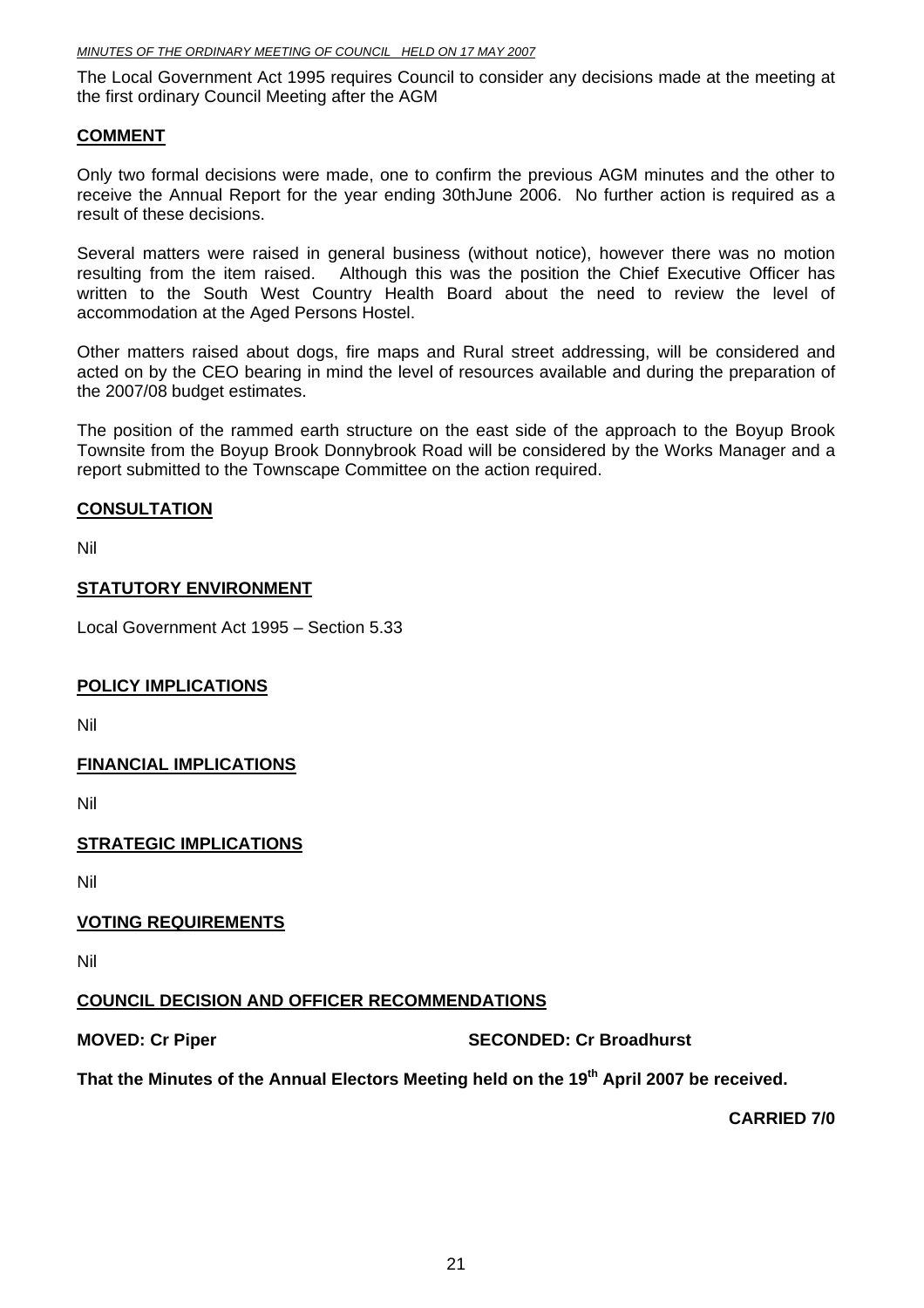# <span id="page-21-0"></span>7.3.4 **Recreation & Leisure Advisory Committee – Items for Budgetary Consideration**

| Location:               | Shire of Boyup Brook                                                                                                       |
|-------------------------|----------------------------------------------------------------------------------------------------------------------------|
| Applicant:              | Shire of Boyup Brook                                                                                                       |
| <i>File:</i>            | RE/37/001                                                                                                                  |
| Disclosure of Interest: | Nil                                                                                                                        |
| Date:                   | 9 May 2007                                                                                                                 |
| Author:<br>Appendices:  | Keith Jones – Manager of Finance & Administration<br>1.8 Minutes of the Recreation & Leisure Committee<br>Meeting 3/5/2007 |

# **SUMMARY**

To consider a recommendation by the Recreation and Leisure Committee for Council approval to include potential future projects in the Council Budgetary Process.

# **BACKGROUND**

Two potential future projects are being suggested, the first being an application for Grant funding to the Department of Sport and Recreation (DSR). This project relating to change room facilities in the hockey/basketball precinct was submitted to DSR last year but was unsuccessful due to the Department's low priority compared to other applicants. It was also suggested that the change rooms were of insufficient size to accommodate users and hence more planning was required. The committee feels that this project is still of importance and wishes to look at this project in more detail before submitting another grant application using Community Sporting & Recreation Facilities Fund (CSRFF). As the applications are required in October each year, the Council would need to include this project in the financial budget for the year 2007/2008 if supported.

The second item relates to the area between the two Hockey fields. This is an open drain currently and the committee feels that if it were filled in, it would eliminate safety concerns, reducing potential Public Liability claims and also allow a better access into the Music Park precinct from the hockey/basketball precinct. This project would need a costing by the Manager of Works & Services to identify budget figures.

# **COMMENT**

The fact that the Senior Ladies Hockey is played in Bunbury now, only Junior Hockey is played in Boyup Brook may mean less use of the area.

# **CONSULTATION**

Recreation & Leisure Advisory Committee members

# **STATUTORY ENVIRONMENT**

Local Government Act 1995 – Section 6.2 Annual Budget

# **POLICY IMPLICATIONS**

Nil

# **FINANCIAL IMPLICATIONS**

- Long Term Financial Plan (sustainable financial ability)
- Asset Management (overall/present position of all fixed assets)
- Budget for the ensuring (12) months (not completed/unknown)

# **STRATEGIC IMPLICATIONS**

It is necessary to identify these projects in priority with all other future projects.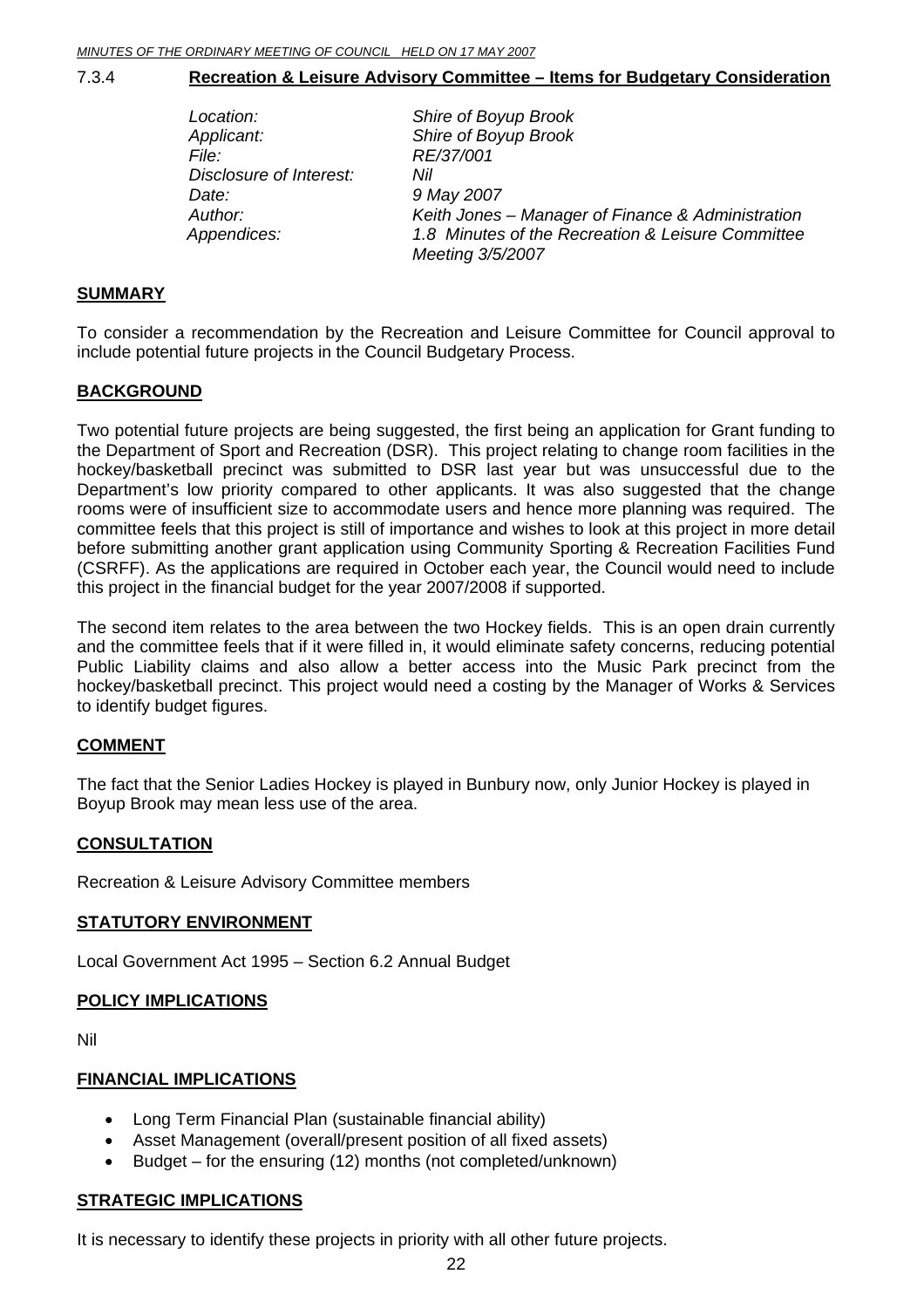# <span id="page-22-0"></span>**VOTING REQUIREMENTS**

Simple Majority

# **COUNCIL DECISION AND COMMITTEE RECOMMENDATION**

### **MOVED: Cr Florey SECONDED: Cr Piper**

**That the Council include the following items in the 2007/08 Budget estimates for consideration for budgetary consideration:-** 

- **1. the provision of a change rooms facility in the hockey/basketball precinct at an approximate cost of \$65,000 and the funding of the project one third CSRFF grant from Department of Sport and Recreation and two thirds by the Shire.**
- **2. making the drain between the two hockey fields safe by filling it in.**

**CARRIED 7/0** 

# 7.3.5 **Financial Review 2006/07**

 *Location: Shire of Boyup Brook Applicant: Shire of Boyup Brook File: - Disclosure of Interest: Nil Date: 9th May 2007 Author: Tony Doust –Chief Executive Officer* 

### **SUMMARY**

The purpose of this report is to consider the decision of Council on 15<sup>th</sup> February 2007 relating to the financial review for the period ended 31<sup>st</sup> December 2006.

# **BACKGROUND**

On the 15<sup>th</sup> February 2007 the Council was presented with a comprehensive review on the financial position of the Shire as at 31<sup>st</sup> December 2006.

In summary the review indicated an estimated deficit of \$174,378. This was based on the actual income/expenditure to 31/12/2006 and projections in accordance with the works and services within the 2006/07 adopted budget (including amendments made since.) A number of changes have occurred since this review was conducted and several projects/works have not proceeded for various reasons.

Council resolved on 15<sup>th</sup> February 2007:-

- *"1. Council adopts the review as presented;*
- *2. That the Acting Chief Executive Officer/Chief Executive Officer review future expenditure proposed for all Works & Services prior to Officers programming items within the budget, to ensure the same is necessary or can be deferred;*
- *3. That the position relating to transfers to and from Reserves be reviewed again prior to the conclusion of the financial year, but no later than the 31st May 2007."*

# **COMMENT**

The CEO is very mindful of the projected position and works and services in accordance with the budget are being monitored to ensure expenditure is essential to complete programmed items.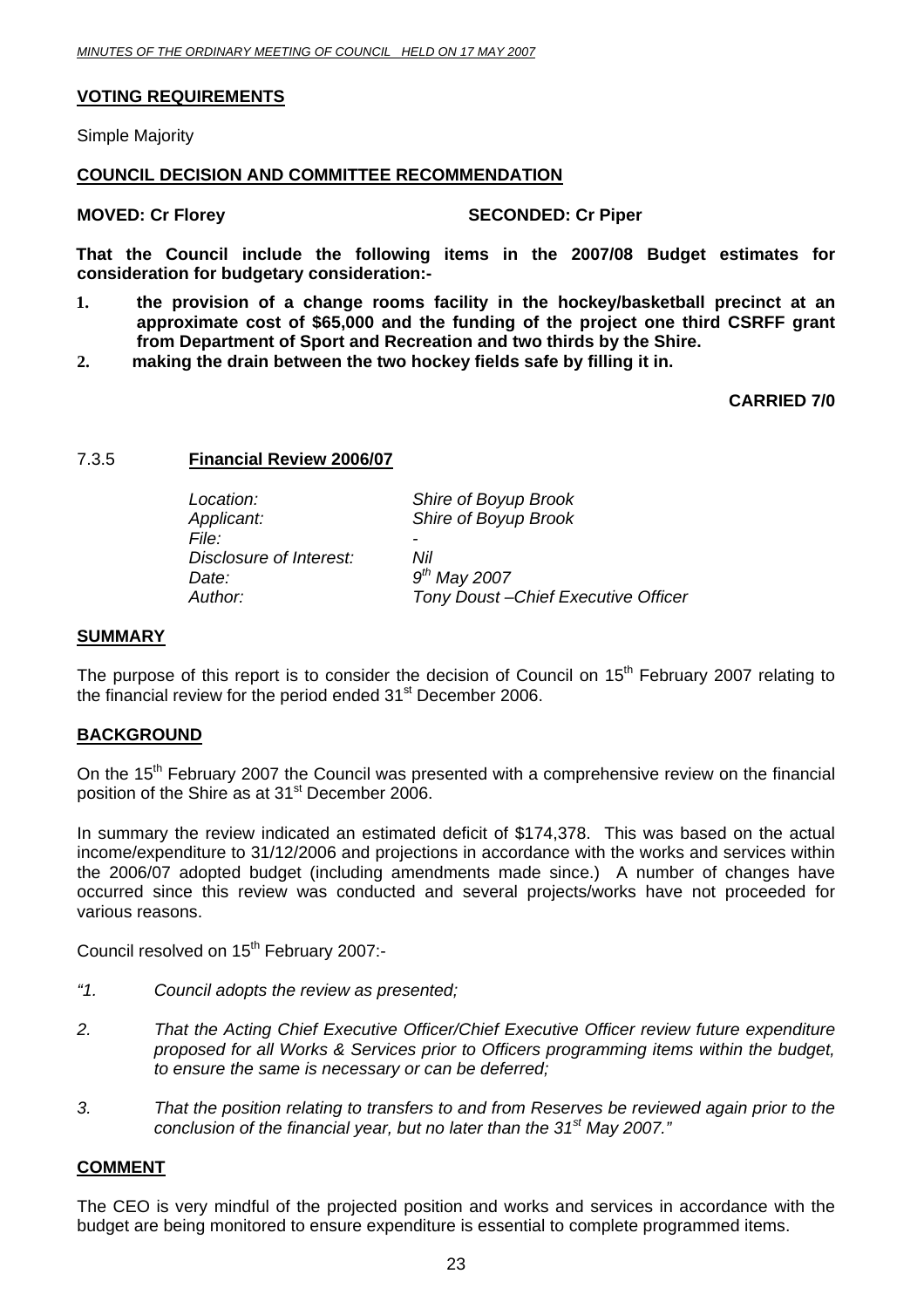<span id="page-23-0"></span>With regard to item (3) of the Council's decision on 15<sup>th</sup> February 2007, as several projects utilizing Reserve funds are under review it is recommended that this be considered at the Special Meeting proposed to consider the first draft 2007/08 budget prior to the 30<sup>th</sup> June 2007.

# **CONSULTATION**

Nil

# **STATUTORY ENVIRONMENT**

Nil

# **POLICY IMPLICATIONS**

Nil

# **FINANCIAL IMPLICATIONS**

Nil

**STRATEGIC IMPLICATIONS**

Nil

# **VOTING REQUIREMENTS**

Simple Majority

# **COUNCIL DECISION AND OFFICER RECOMMENDATION**

**MOVED: Cr Downing Case Conduct 2 SECONDED: Cr Broadhurst** 

**That the position relating to transfers to and from Reserves be reviewed at the Special**  Meeting of Council to be held to consider the 1<sup>st</sup> draft of the 2007/08 budget, prior to the 30<sup>th</sup> **June 2007.** 

**CARRIED 7/0** 

# **8. PETITIONS AND MEMORIALS**

# **9. MOTIONS OF WHICH PREVIOUS NOTICE HAS BEEN GIVEN**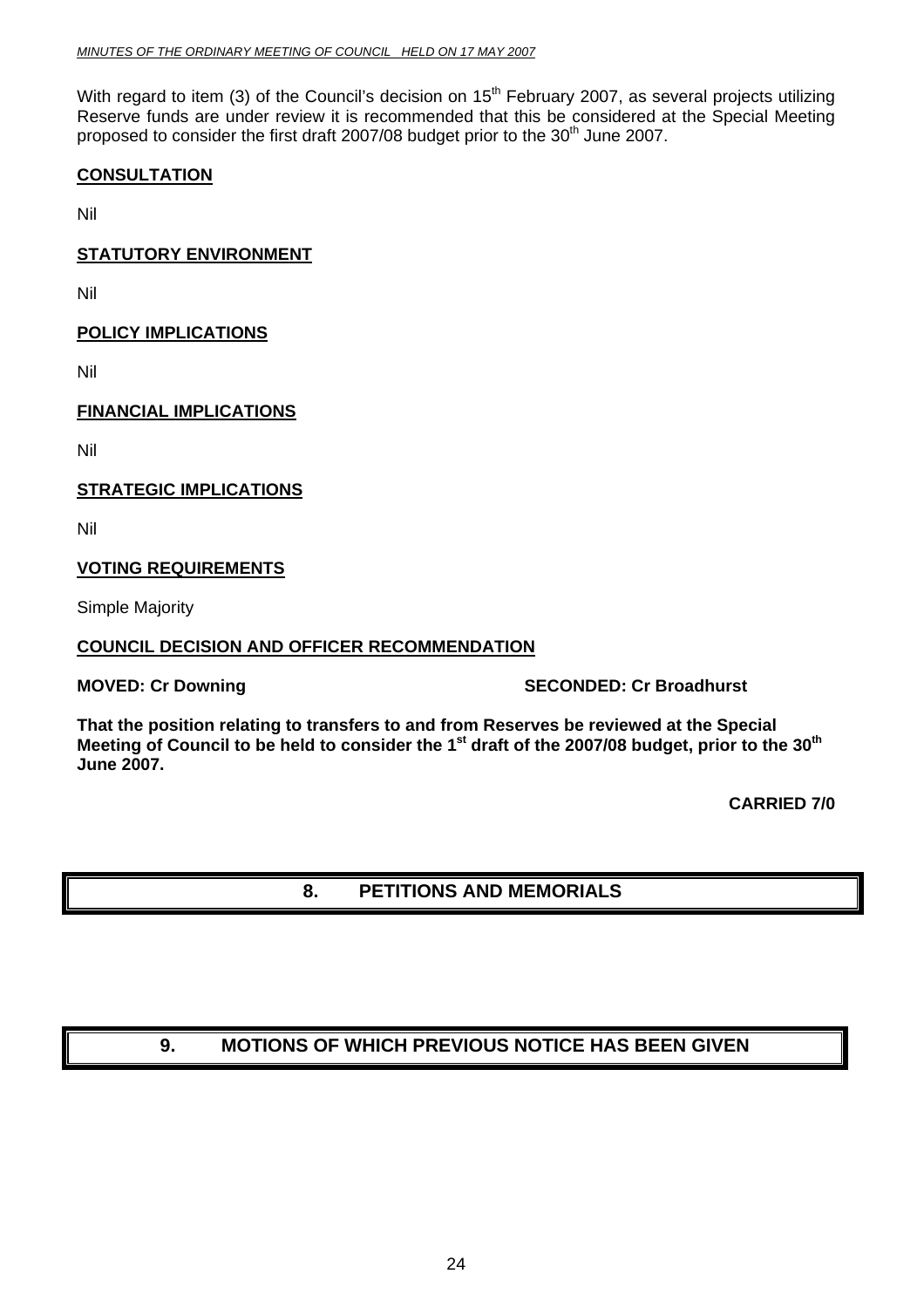# <span id="page-24-0"></span>**10. URGENT BUSINESS – BY APPROVAL OF THE PRESIDENT OR A MAJORITY OF COUNCILLORS PRESENT**

# **10.1 Administration Priorities and Workload**

A discussion was held during the Briefing Session about the present position/backlog of administration items requiring attention, compliance requirements/plans, 2007/08 budget and preparation, consideration of financial sustainability issues, strategic planning, asset management planning, long term financial planning, review of existing delegation and policies. The following motion was put forward:-

# **MOVED: Cr Downing CREAD SECONDED: Cr Marshall**

That meetings of committees of Council be deferred until the end of October 2007, with the exception of LEMC, Audit and Bush Fire Advisory.

**MOVED: Cr Moir** SECONDED: Cr Florey

**That Council go into Committee as a whole under Clause 15.6 Shire of Boyup Brook Standing Orders Local Law 1** 

**CARRIED 7/0** 

**MOVED: Cr Broadhurst SECONDED: Cr Marshall** 

**That Council come out of Committee as a whole under Clause 15.6 Shire of Boyup Brook Standing Orders Local Law 1** 

**CARRIED 7/0** 

# **AMENDMENT**

**MOVED: Cr Moir SECONDED: Cr Broadhurst SECONDED: Cr Broadhurst** 

**That meetings of Committees of Council be deferred until the end of October 2007, except when approved by the Shire President after consultation with the Chairman of the Committee and Chief Executive Officer.** 

# **AMENDMENT PUT AND CARRIED 6/1**

Cr Ginnane, Cr Downing, Cr Moir, Cr Marshall, Cr Broadhurst, Cr Piper voted for the amendment.

Cr Florey voted against the amendment

# **THE AMENDMENT WAS PUT AS THE MOTION AND CARRIED 6/1**

Cr Ginnane, Cr Downing, Cr Moir, Cr Marshall, Cr Broadhurst, Cr Piper voted for the amended motion.

Cr Florey voted against the amended motion.